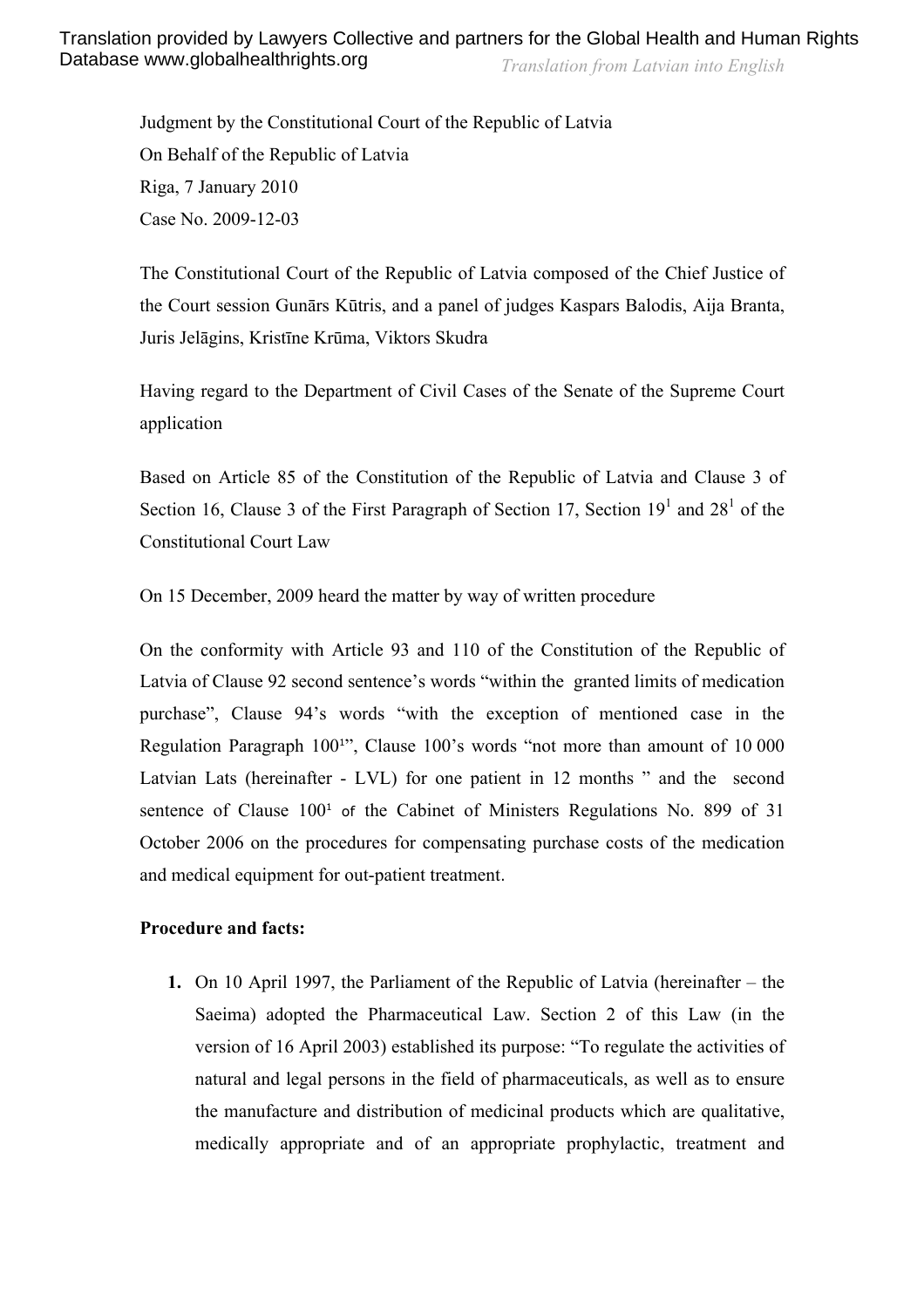diagnostic level". Section 5 of this Law defines the area of responsibilities for the Cabinet of Ministers.

On 15 December 2005, the Saeima adopted the Law on Amendments to the Pharmaceutical Law. Section 5 of that Law was supplemented with Clause 20 which authorizes the Cabinet of Ministers to define "the procedures of compensating purchase costs of the medication and medical equipment for out-patient treatment".

**2.** In accordance with Clause 20 of Section 5 of the Pharmaceutical Law, on 31 October 2006 the Cabinet of Ministers adopted Regulations No. 899 on the procedures of compensating purchase costs of the medication and medical equipment for out-patient treatment (hereinafter – the Regulations No. 899).

Chapter XII of those Regulations determines procedures of compensating purchase costs of the medication and medical equipment for individuals. Clauses 92, 94, 100 and  $100<sup>1</sup>$  included in those Regulations (in the version of the Cabinet of Ministers Regulations No. 219 of 27 March 2007) establish:

"92. The Health Payment Centre, on the basis of the submission of a person, to which a decision of the doctors' council of the relevant treatment field has been appended, is entitled to take a decision regarding the reimbursement of expenditures for the acquisition of medicinal products and medical devices for individual patients. The referenced expenditures shall be reimbursed within the scope of the funds granted for the reimbursement of expenditures for the acquisition of medicinal products in the following cases:

92.1. The diagnosis is not included in Annex 1 to these Regulations, and in the treatment of the respective disease it is not possible to maintain the vital functions of the patient without the use of the respective medicinal products (medical devices are not paid for in the specific case referred to in this Subparagraph); and

92.2. The diagnosis is included in Annex 1 to these Regulations, and no reimbursable medicinal products and medical devices are appropriate for the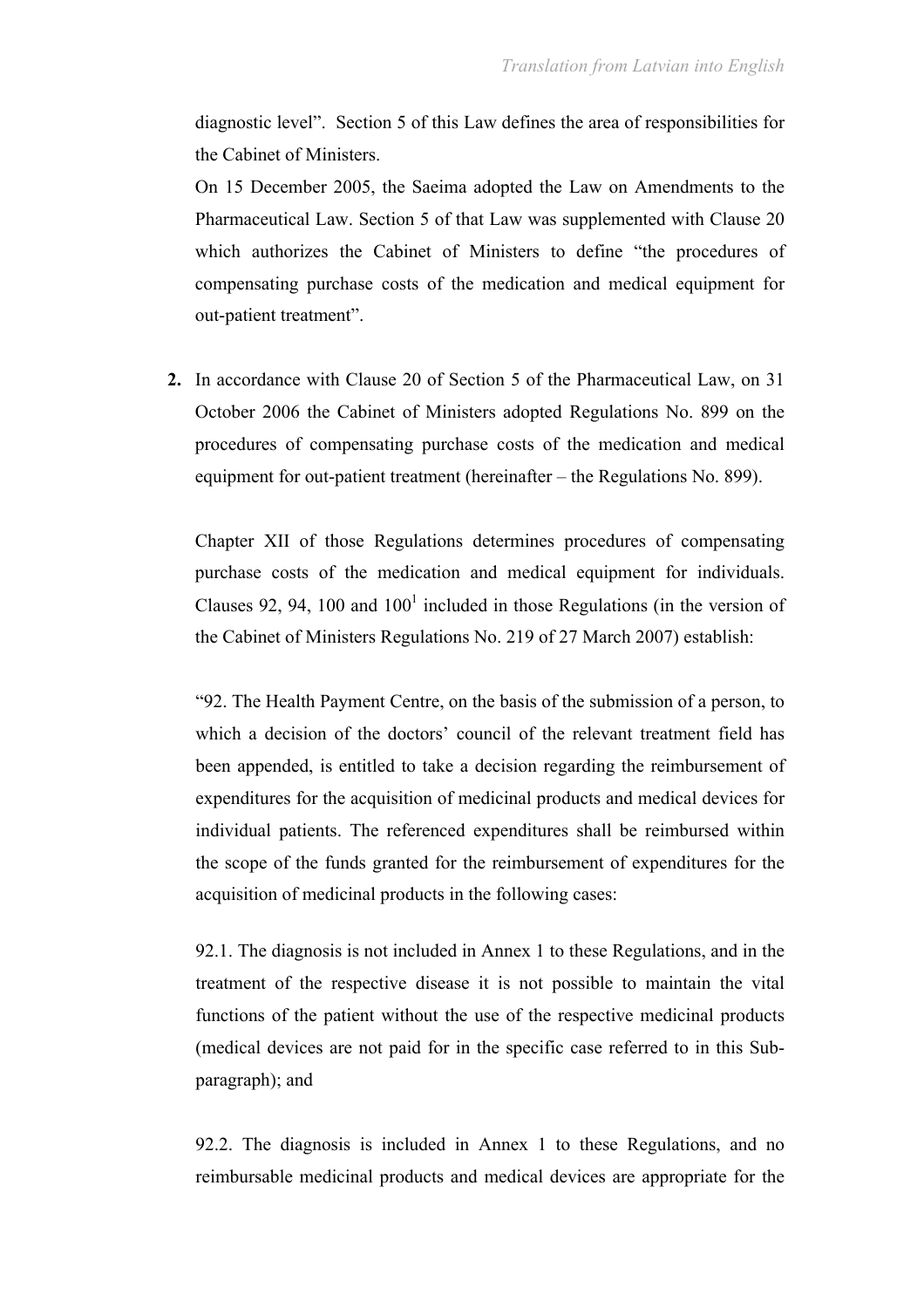maintenance of vital functions (use of such medicinal products and medical devices that are not included in the list of reimbursable products for the respective diagnosis shall be necessary).

94. In the case referred to in Sub-paragraph 92.1 of these Regulations the Health Payment Centre shall take a decision regarding the reimbursement of expenditures for the acquisition of medicinal products or medical devices in the amount of 100%, except for the case referred to in Sub-paragraph  $100<sup>1</sup>$  of these Regulations.

100. The Health Payment Centre shall reimburse expenditures for the acquisition of medicinal products and medical devices in the cases provided in this Chapter up to amount of not more than LVL 10 000 for one patient within 12 months.

 $100<sup>1</sup>$  If the intended expenditures exceed the amount referred to in Paragraph 100 of these Regulations, the Health Payment Centre shall indicate the reimbursement of expenditures for one packaging of medicinal products in the decision regarding the reimbursement of the medicinal products. The difference between the price of one packaging of the medicinal products and the reimbursement amount indicated in the decision of the Health Payment Centre shall be covered by the patient upon the receipt of medicinal products in a pharmacy."

**3.** On 19 April 2007, G. Z. (at that time 3 years old) was diagnosed with type 1 Gaucher's disease by the Medical Genetics doctors council in the Medical Genetics Clinic of the State limited liability company the University Children's Hospital (hereinafter – the University Children's Hospital). (See page 48 volume 1 of the case materials).

On December 2007 and November 2008, the parents, on behalf of G. Z., claimed for compensation of medication purchase costs. Two administrative cases have been prosecuted due to decisions the Authorities have made regarding those claims. Hearing the first of the above mentioned two cases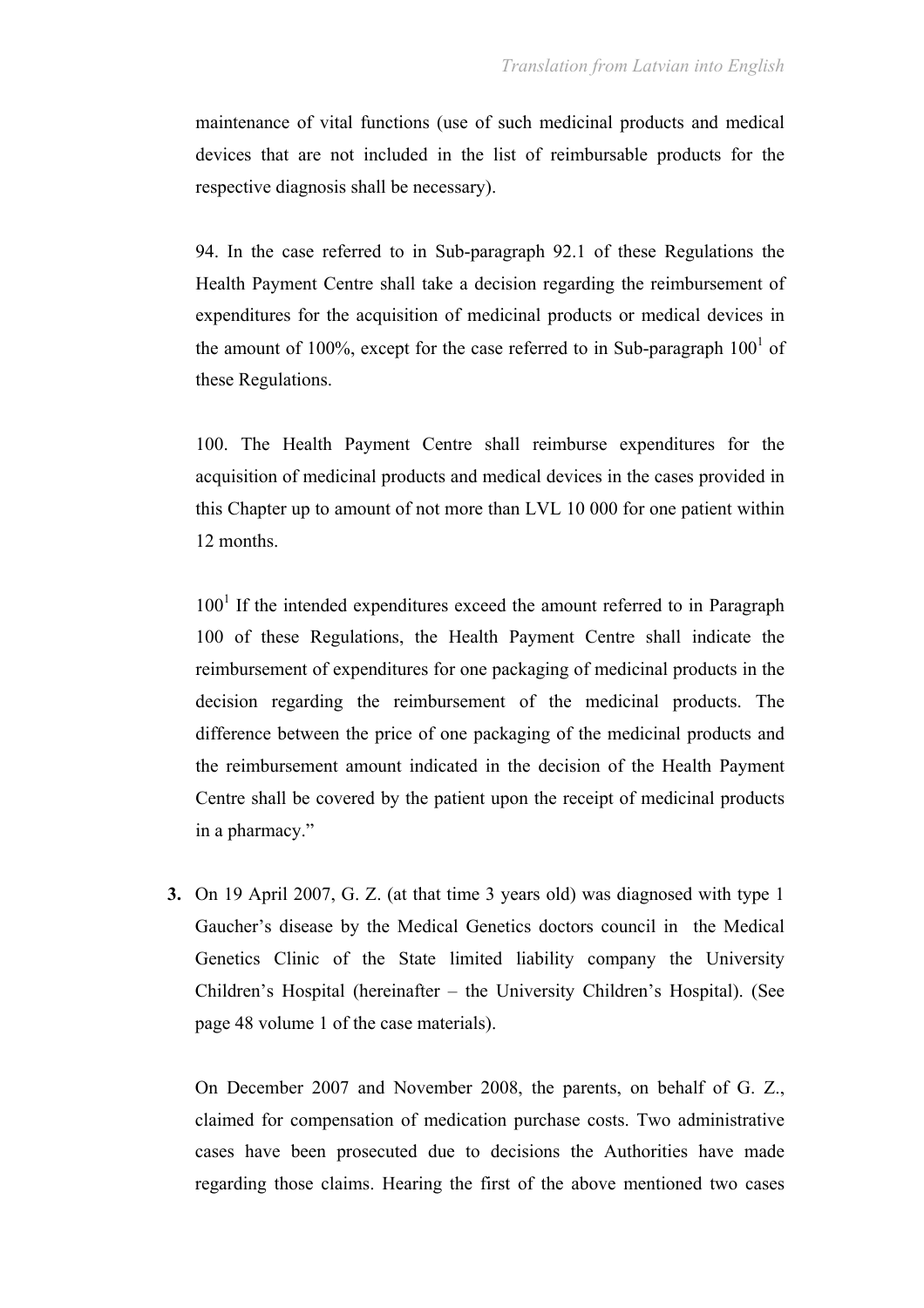under the cassation procedure, an application has been submitted on prosecuting this case in the Constitutional Court. At first the required medication for G. Z. was paid by donations, however, later the reimbursement for the medication was paid under the temporary regulations set by the Court of Administrative Cases.

Facts of the Case in chronological order are as follows:

On 11 October 2007, the doctors' council of the Medical Genetics Clinic confirmed G.Z.'s diagnosis. In the aforementioned decision it is pointed out that Gaucher's disease is progressing and because of this disease, metabolism accumulates by-products in liver, spleen, red bone marrow and bones. If it is not treated, it may cause ruptured spleen, bleeding, higher risk of infection and bone crisis (regular osteoporotic fractures), and extended hospitalization and early death may be expected. Gaucher's disease can be successfully treated with Cerezyme (manufactured by Genzyme Therapeutics, USA). The course of treatment is life-long. This medication is not included in the Medication Register of the Republic of Latvia, but this medicament is the only approved drug for treating children with Gaucher's disease (See Page 46-47 of Volume 1 of the Case Materials).

G.Z.'s parents, on behalf of their child, approached the Health Compulsory Insurance State Agency (now Health Payment Centre; hereinafter - HCISA) asking for 100% compensation for the purchase cost of Cerezyme.

Reviewing the aforementioned application, HCISA estimated that if G.Z. takes these drugs, then 12 month course of treatment would cost 81 900 Latvian Lats. On 11 December, HCISA passed Resolution No. 6/1-1-10/7673 where it was stated to compensate for G.Z. the purchase costs of the medicament Imigluserase (Plac. Cerezyme 200V) for a 12 month course of treatment (120 packs) from 17 December 2007 till 16 December 2008. By this Resolution the maximum sum of money for reimbursement of 1 pack is LVL 83.33 (with VAT of 5%) and a maximum amount of money for reimbursement of LVL 10 000. The difference between the reimbursable sum of money of purchase costs for the above mentioned 1 pack indicated in that Resolution and the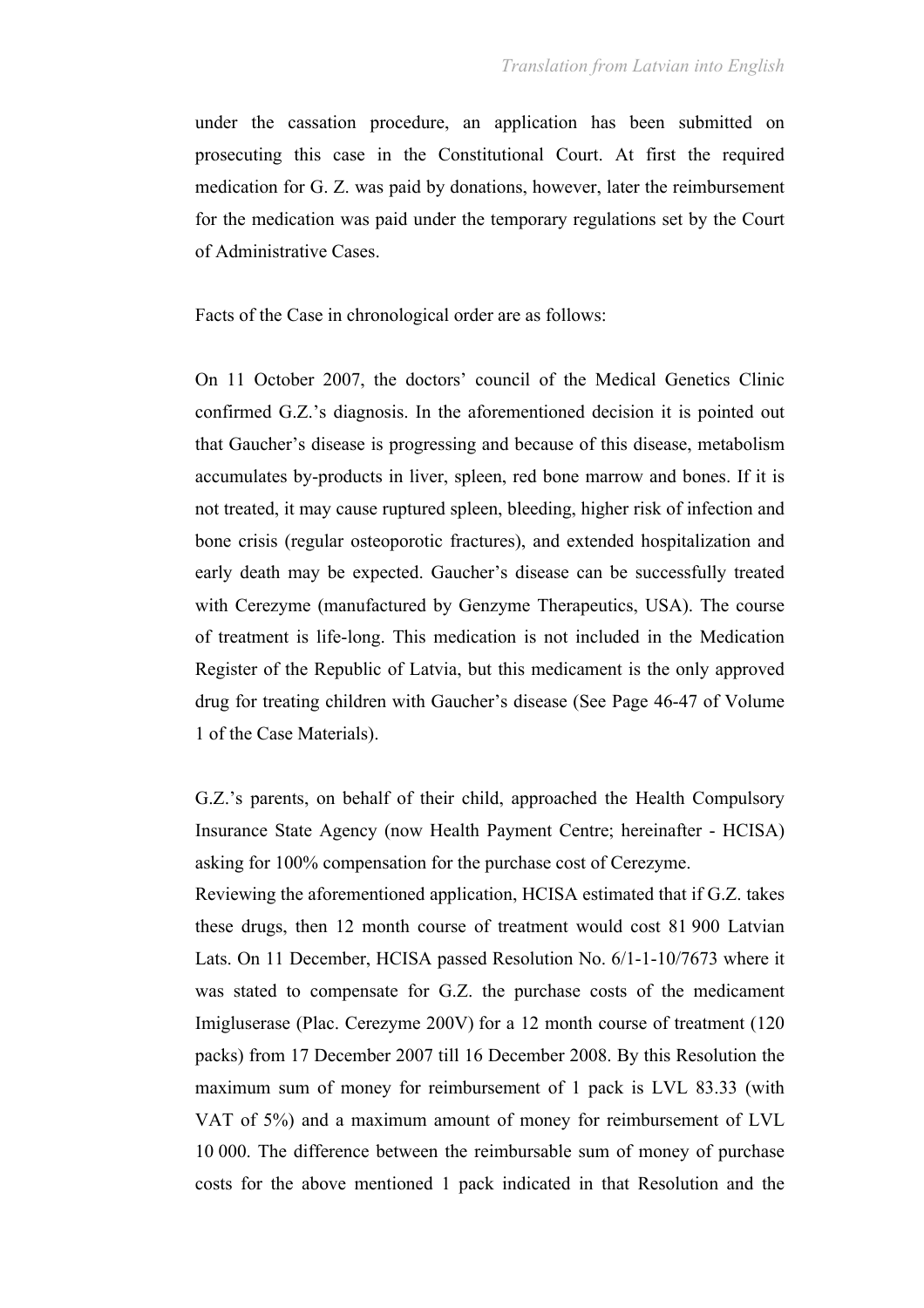approved price of 1 pack of this medication in a pharmacy is LVL 599.17, which are paid by a patient at the moment of receiving the medication in a pharmacy. HCISA refers to the impugned regulations in that Resolution.

The aforementioned Resolution was contested in the Ministry of Health asking for 100 % compensation of medicament Cerezyme purchase costs. By the Ministry of Health adopted Resolution of 4 April 2008 the above mentioned amount claimed was rejected and the HCISA Resolution remained valid.

On 6 May 2008, an application was submitted to the Regional Court of Administrative Cases by G.Z. In that application, a claim was made for a repeal of the aforementioned Resolution adopted by the Ministry of Health and that HCISA must be instructed to pass a resolution on 100% compensation of Cerezyme purchase costs for 12 month course of treatment from 17 December 2007 till 16 December 2008. In the application it is stated that resolutions adopted by the Ministry of Health and HCISA violate the guaranteed rights to life as stated in Article 93 of the Constitution of the Republic of Latvia (hereinafter – the Constitution) and are in contradiction with proportionality principles. All persons diagnosed with chronic and life-threatening disease are in equal positions. Nonetheless, those persons with such diagnosis were treated in a different and unreasonable way by the State authorities, because their diagnosis is not included in Appendix 1 of the Regulations No. 899 (therefore, required medication is not reimbursable). Based on the aforementioned application, the Administrative Case No. A42561808 (hereinafter – the First Administrative Case) was prosecuted.

On 29 January 2009, the Regional Court of Administrative Cases heard the appeal filed by the Ministry of Health. The Court held that a dispute does not exist about G. Z.'s diagnosis and its influence neither on his/her health, nor about the required medication and the therapeutic efficiency. Furthermore, a dispute does not exist about implementing preconditions of medication reimbursement for individuals under the procedure established in Clause 92.1 of the Regulations No. 899. In the particular Case a dispute exists whether the specified amount for compensation within 12 months as defined in Clause 100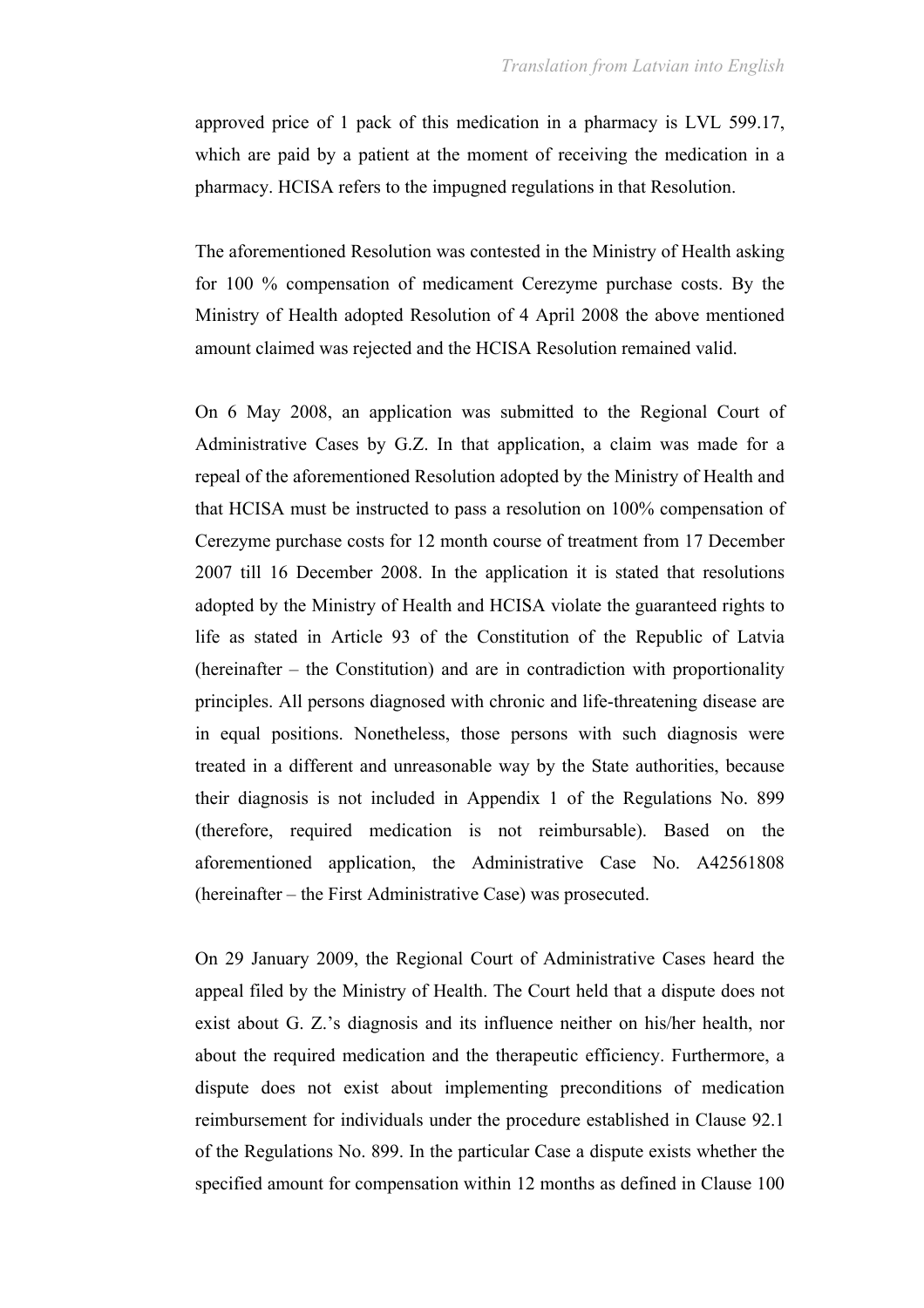and procedure established in Clause  $100<sup>1</sup>$  of the Regulations No. 899 is applicable in the particular case, when awarding the reimbursement.

The court concluded that the Administrative Deed as far as it is compliant with the above mentioned regulations shall be considered as mandatory. The Institution has distinctly applied the legal order established in Clause 100 and  $100<sup>1</sup>$  of the Regulations No. 899 while issuing the particular Administrative Deed.

The court indicates that if legal provisions define issuing of mandatory Administrative Deed and the Institution properly applies these regulations while issuing such Administrative Deed, which disproportionally limits the rights of individual, then it is a mistake of the Legislator, not the Institution. According to the Latvian legislation this kind of mistake is resolved in two ways. First of all, such mistakes of the Legislator can be fixed by the Constitutional Court. Second of all, the Administrative Court is authorized to adjust the legislation by eliminating the issue of mandatory Administrative Deed.

By reviewing the listed arguments for violating the right to life, the Regional Court of Administrative Cases pointed out that the right to life includes the State's negative responsibility (to not kill person unless it is extremely necessary) and positive responsibilities (to protect a person's life from unwarranted State actions, as well as other persons malicious intents). The State objectively cannot be responsible for illness of a person and the natural consequences of that illness. This particular human right by its content is not applicable to the special conditions of this case.

The Regional Court of Administrative Cases declined the application submitted on behalf of G. Z for issuing a beneficial Administrative Deed, which would impose the reimbursement of the required medication of 100%.

On behalf of G.Z. a cassation complaint over the rejected application was submitted indicating that the Court has unreasonably applied Clause 100 of the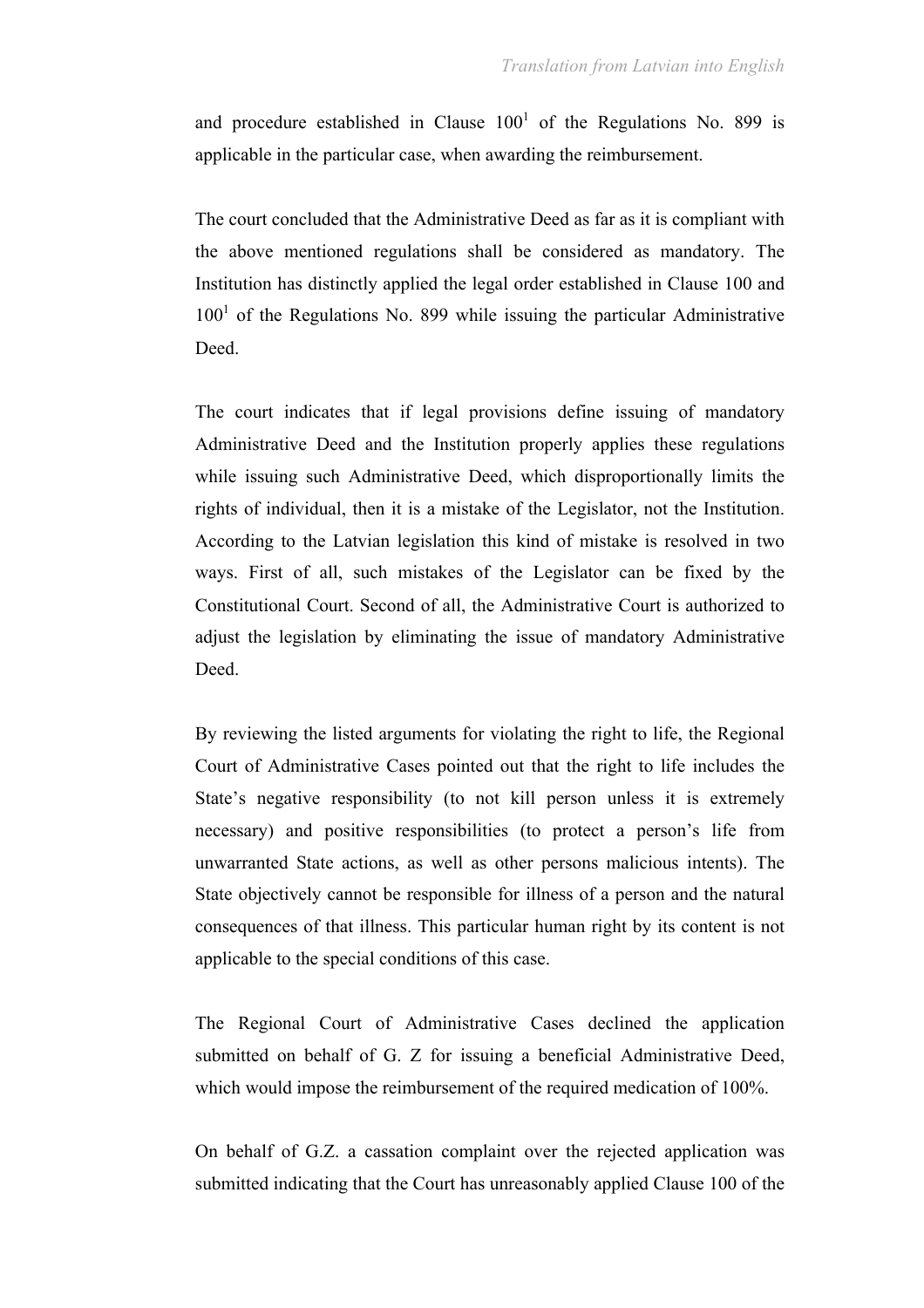Regulations No. 899. It should be applied according to justice and proportionality principles. The Court has applied the above mentioned clause by not considering that the G. Z.'s right to get free of charge medical treatment was discriminated.

On 21 May 2009, in accordance with the cassation complaint the Department of Civil Cases of the Senate of the Supreme Court heard the First Administrative Case under cassation procedure. The Court was uncertain about the compliance of the words "within the granted limits of medication purchase" mentioned in the second sentence of Clause 92, Clause 94 to the extent it states "with the exception of the mentioned case in the Regulation Paragraph 100<sup>1</sup>", the amount mentioned in Clause 100 as "not more than amount of LVL 10 000 for one patient in 12 months" and the second sentence of Clause  $100<sup>1</sup>$  of the Regulations No. 899 (hereinafter – the impugned regulations) with Article 93 and 110 of the Constitution. By concluding that the impugned regulations are required in order to continue hearing this matter, the Department of Civil Cases of the Senate of the Supreme Court ruled to submit the particular application to the Constitutional Court and terminate the legal proceedings of the First Administrative Case until the Constitutional Court verdict comes into effect.

On 18 August 2009, the Regional Court of Administrative Cases ruled to terminate the legal proceedings in the Second Administrative Case until the Constitutional Court verdict came into effect.

**4.** The Claimant - the Department of Civil Cases of the Senate of the Supreme Court (hereinafter – the Senate) in its application indicates that the impugned regulations are not in compliance with Articles 93 and 110 of the Constitution.

Referring to the work practice of Federal Court of Germany, the Senate points out that the rights established in Article 93 of the Constitution might be violated also in situations when insufficient health care is provided. In the application is indicated a conclusion of the European Court of Human Rights (hereinafter - ECHR) that under certain conditions action or inaction of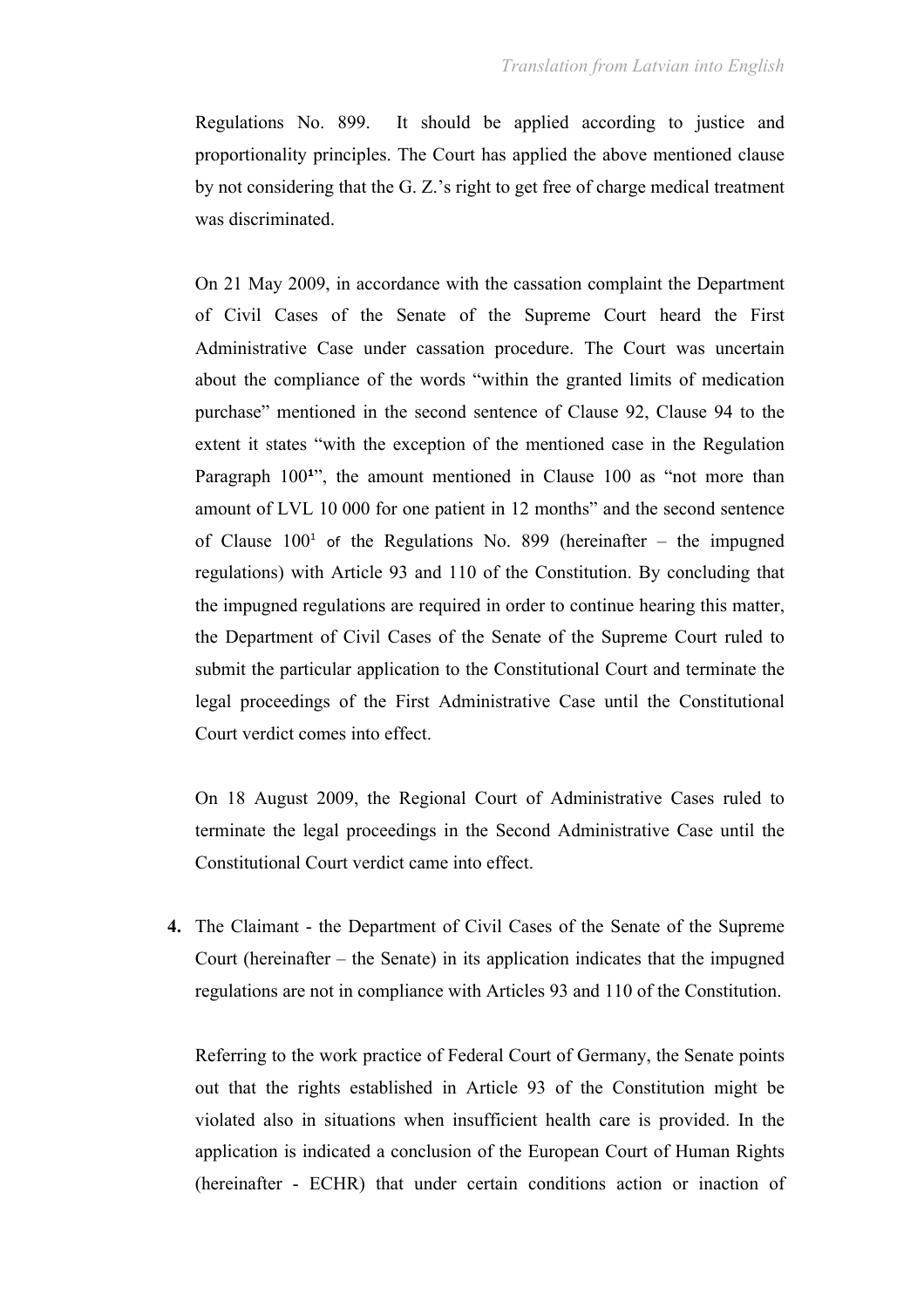institutions may cause the State's responsibility for violation of Article 2 of the Convention for the Protection of Human Rights and Fundamental Freedoms (hereinafter – the Convention). (See ECHR judgment of 21 March 2002 in Case *Nitecki* v. *Poland*, Application No. 65653/01).

The Senate emphasized that not only is Regulation No. 899 related to healthcare, but also Chapter XII of those Regulations directly applies to a person's right to life. Deprivation of life, when it is beneficial to other people's basic rights, can only be limited by cases defined in Second Paragraph of Article 2 of the Convention. The impugned regulations cannot be considered as one of those cases.

If rights guaranteed under the Constitution would be declared not absolute and could be imposed with restrictions in order to protect other constitutional values, then, in the Senate's opinion, it would only be possible under rules of a democratic country. Wherewith, the Constitutional Court should verify whether the incorporated human rights restrictions in the impugned regulations are justifiable with a legitimate cause and is commensurate with the particular cause.

The Senate states that the Constitutional Court, while hearing Case No. 2008- 37-03, has not taken into account the total amount of the State budget, but only the allocated budget for health area. The reimbursement of expenditures for the acquisition of medicinal products and medical devices for individuals is not based on the high costs of such medicinal products and medical devices and the impact it may have on the State budget. The Senate claims that it is based on the fact that the diagnosis has still not been registered in the Annex of the Regulations No. 899 and the required medication is not included in the Register of Reimbursable Medication.

The Senate in its application indicates that a dispute does not exist and that by not receiving required medicament such patients would die. The Senate considers that the State should review therapeutic efficiency of medicaments, probable lifespan and economic efficiency of medicaments for each individual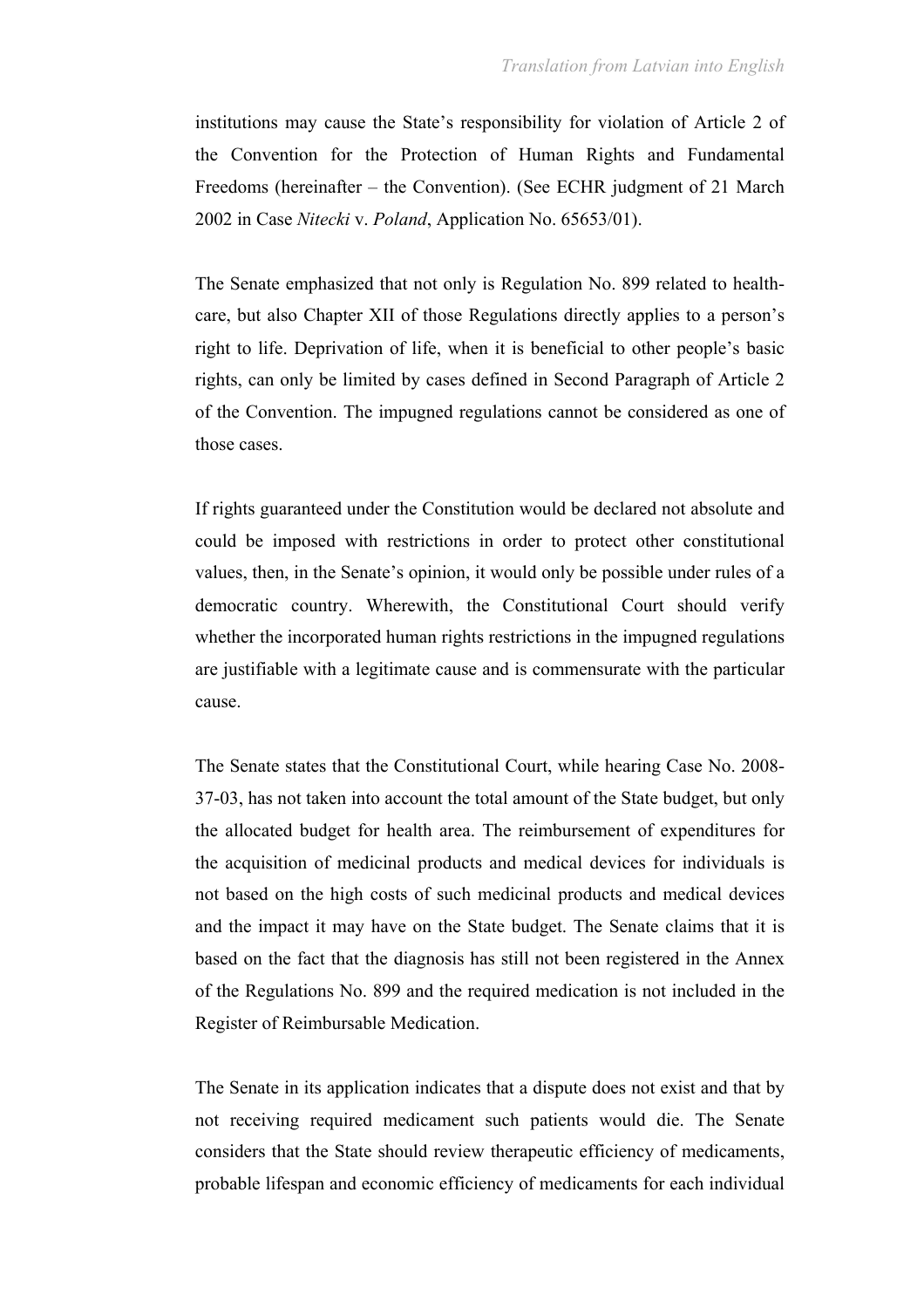patient. The procedure of the medicament reimbursement does not lower medicament costs, but, on the contrary, increases prices, distorts competition and intensifies corruption.

The Senate agrees with the opinion stated in Case No. 2008-37-03 that the society benefits from the impugned regulations, which allow to have wider access to health care. The Senate states that people, whose diagnosis is not officially acknowledged by the State, are still a part of society and their rights to life and health should not be restricted. Moreover, restrictions on the minority in a society cannot be justified on the ground that the social, economic and cultural rights of the majority are protected.

Referring to Article 6 of the UN Convention on the Rights of the Child of 20 November 1989 (hereinafter – the UN Convention) the Senate emphasizes that the child's right to life is inalienable and the State has an obligation to provide maximum survival chances and healthy development possibilities.

The Senate highlights that Article 110 of the Constitution delegates a particular responsibility to the State to help children and disabled persons, as well as it defines that the Legislature, while establishing judicial procedure, should take into account the age of a patient whose life depends on the required medication. The impugned regulations restrict rights of these children without reason.

In the application is stated that in the Constitutional Court judgment in Case No. 2008-37-03 the Constitutional Court has not considered conformity with Articles 93 and 110 of the Constitution of the impugned regulations. Moreover, the facts of G.Z. administrative case propose a different way to look at the proportionality of basic rights.

The Senate does not deny that in the above mentioned case the Constitutional Court has incorporated arguments which are related to the compliance of the impugned regulations with the right to life. The Senate, however, considers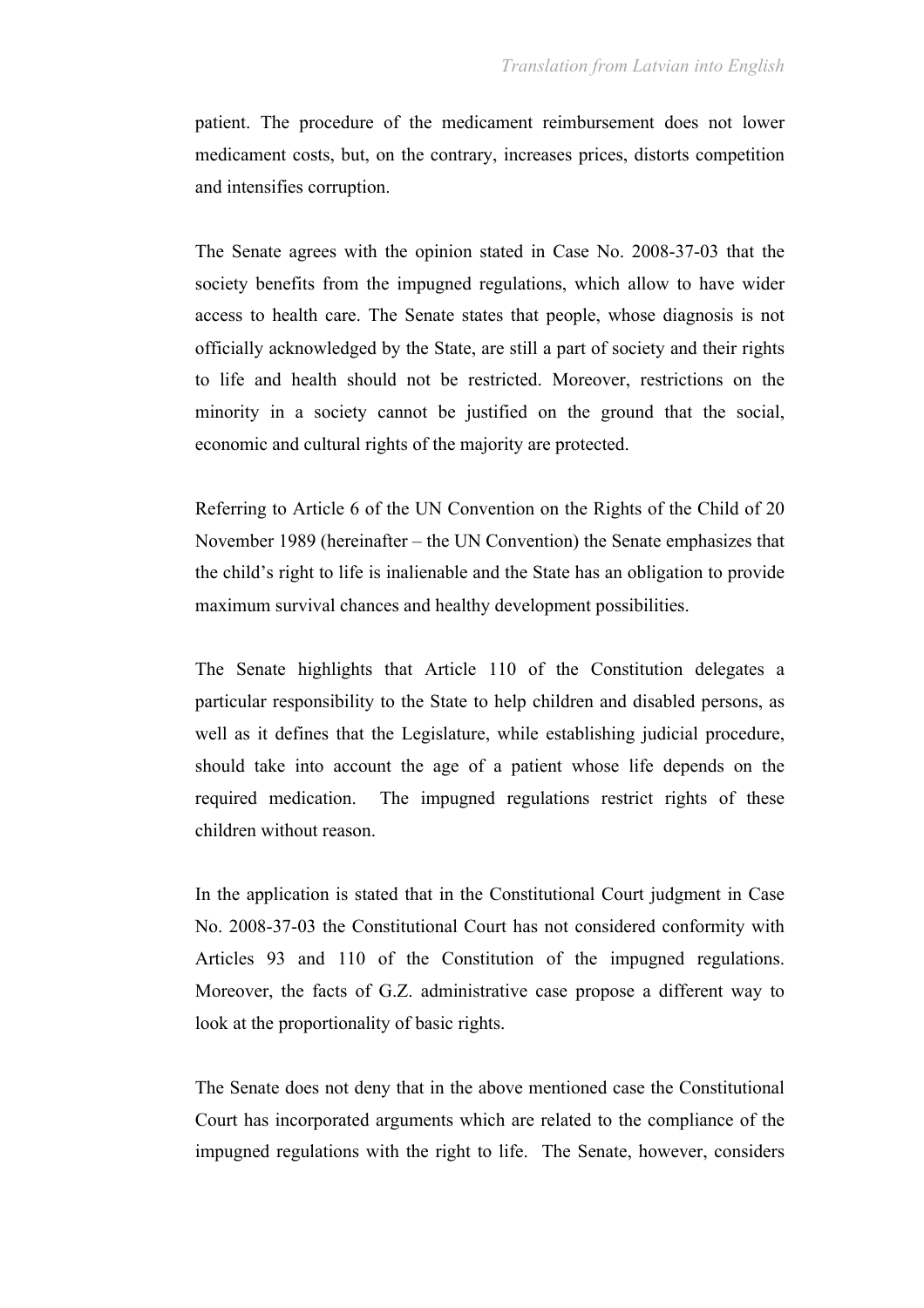that the Constitutional Court has not sufficiently and thoroughly analyzed the violation of right to life in the aforementioned arguments.

- **5.** The Institution that issued the impugned regulations (the Cabinet of Ministers) does not agree with the Senate statement that the impugned regulations are compliant with Articles 93 and 110 of the Constitution. The Cabinet of Ministers asks to decline the application.
- **5.1** The Cabinet of Ministers interprets Article 93 of the Constitution in connection with Article 2 of the Convention. With a reference to several ECHR judgements the Cabinet of Ministers indicates that the above mentioned article protects a person's right to life and defines the responsibility of member countries to refrain from actions, which might deprive a life and to carry out activities to protect a person's life (see: Nitecki v. Poland, decision of 21 March 2002, Application No. 65653/01; Powell v. the United Kingdom, decision of 4 May 2000, Application No. 45305/99; L.C.B. v. the United Kingdom, judgment of 9 June 1998, Reports of Judgments and Decisions 1998-III; Tarariyeva v.Russia, judgment of 14 December 2006, Application No. 4353/03; Keenan v. the United Kingdom, judgment of 3 April 2001, Application No. 27229/95; Cyprus v. Turkey, judgment of 10 May 2001, Application No. 25781/94; Osman v. the United Kingdom, judgment of 28 October 1998, Reports 1998-VIII; Paul and Audrey Edwards v. the United Kingdom, judgment of 14 March 2002, Application No. 46477/99, ECHR 2002-II; D. v. United Kingdom, judgment of 2 May 1997, Case No. 146/1996/767/964; Pentiacova and Others v. Moldova, decision of 4 January 2005, Application No. 14462/03*)*. The State would violate the aforementioned article if the life of a person would be endangered by prohibiting such person's access to public healthcare services. Danger to health, however, should be understood as a real and immediate danger. The Cabinet of Ministers states that for preventing a real and immediate danger to one's health emergency medical services are operating in Latvia. Based on the experience of ECHR concerning application of Article 2 of the Convention, no State obligation emerges to reimburse medicaments for the upkeep of life support.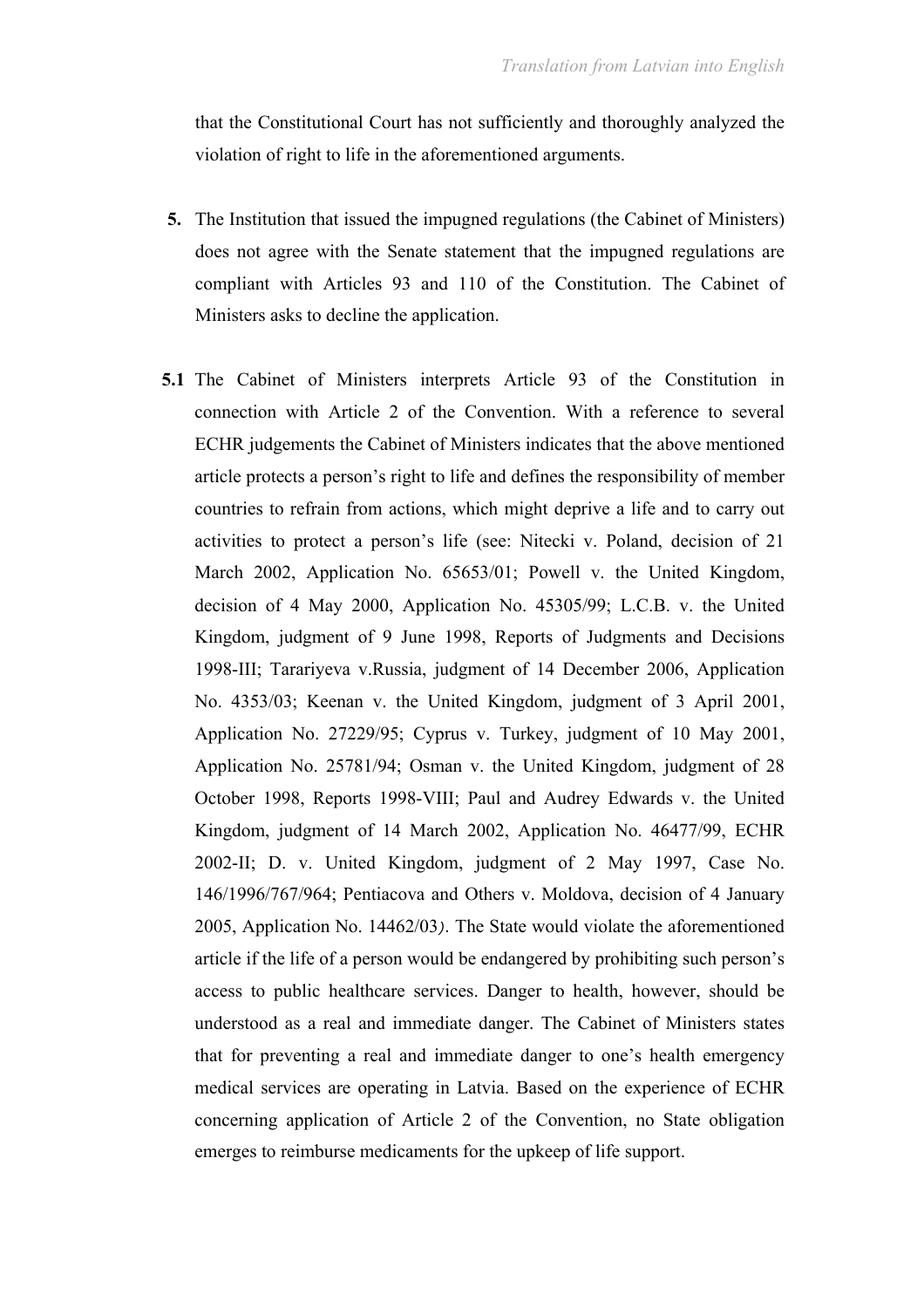Therefore, the impugned regulations do not violate the right to life guaranteed under Article 93 of the Constitution.

- **5.2** The Cabinet of Ministers deems the statement that many countries are fully covering costs of Gaucher's disease treatment is not true. For instance, in the letter of 21 May 2008 from the Ministry of Health of the Republic of Poland it is stated that Poland reimburses full costs of medicament *Imiglucerase (Cerezyme)*. It is, however, indicated that in 2006 the National Health Fund has paid 30886.79 Polish Zlotys (approximately LVL 4 900). This is two times less than the HCISA allocated to G.Z.
- **5.3** With a reference to the Constitutional Court judgment in Case No. 2006-08-01 of 21 February 2007, in the official response letter it is stated that from the UN Convention follows that the State is obligated to promote economic, legal and social protection of children with disabilities. The UN Convention, however, does not establish any particular procedure and scope of that support. From Article 110 of the Constitution emerges that the State obligation is to create and maintain a system, which ensures special economical and social protection of children with disabilities.

The Cabinet of Ministers states that the impugned regulations restrict rights guaranteed under Article 110 of the Constitution, because it does not define full reimbursement of medicaments for children with disabilities. Considering such restriction it should be evaluated whether: 1) the restriction is established by law; 2) the restriction has a legitimate cause and 3) the restriction correspond to principles of proportionality.

The official response letter states that the impugned regulations comply with the three above mentioned principles. The State would be violating Article 111 of the Constitution if the State's budget would not allow providing minimum health care services for all citizens and the State, in that case, wouldn't define different regulations for reimbursable medication with or without proven therapeutic and economic efficiency.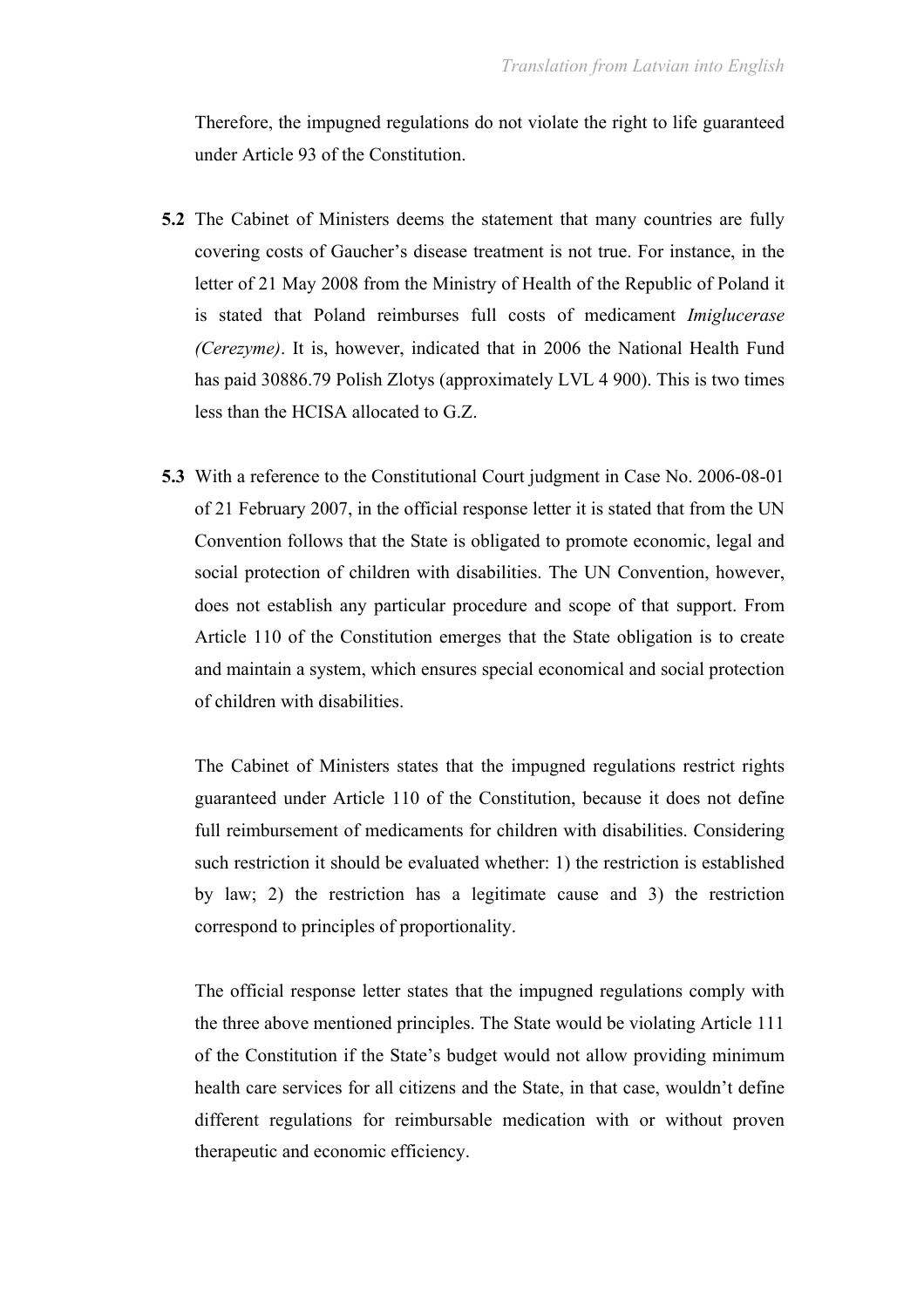- **5.4** The Cabinet of Ministers informs that on 20 November 2008 the European Commission submitted a proposal to the European Council Project for Rare Diseases National Plans Developments. The project states that rare diseases are a threat to the health and life of European citizens since they are not common and very difficult to treat. In the above mentioned project it is advised to EU members to carry out several activities and, also, create plans at national levels.
- **5.5** The Cabinet of Ministers indicates to the amendments adopted by the *Saeima* on the State Budget of 2009, which state that LVL 727 400 are allocated to the subprogram Medical Treatment of Children (subprogram code 33.12.00; classification code 07620). The Cabinet of Ministers, also, explains that within this subprogram children diagnosed with rare diseases will be provided with the required medication (12 persons). The treatment costs of Gaucher's disease are also included. The above mentioned funding will provide full reimbursement of medicament costs. This funding is allocated to the Children Clinical University Hospital, where patients will receive the medicaments.

The Cabinet of Ministers emphasizes that there also exist treatment programs in hospitals besides the process of compensating purchase costs of the medication as established in the Regulations No. 899. Those programmes are financed by the State and hospitals apply that funding to patients, who need it the most. Therefore children with rare diseases are provided with the funding. Furthermore, in other countries such funding scheme is applied, for covering treatment costs of Gaucher's disease, for example, in Estonia, Denmark and France.

In the response letter is established that taking into account current social and economic situation the State has made the maximum effort to protect patients and to attain a balance between interests of society and interests of individual patients.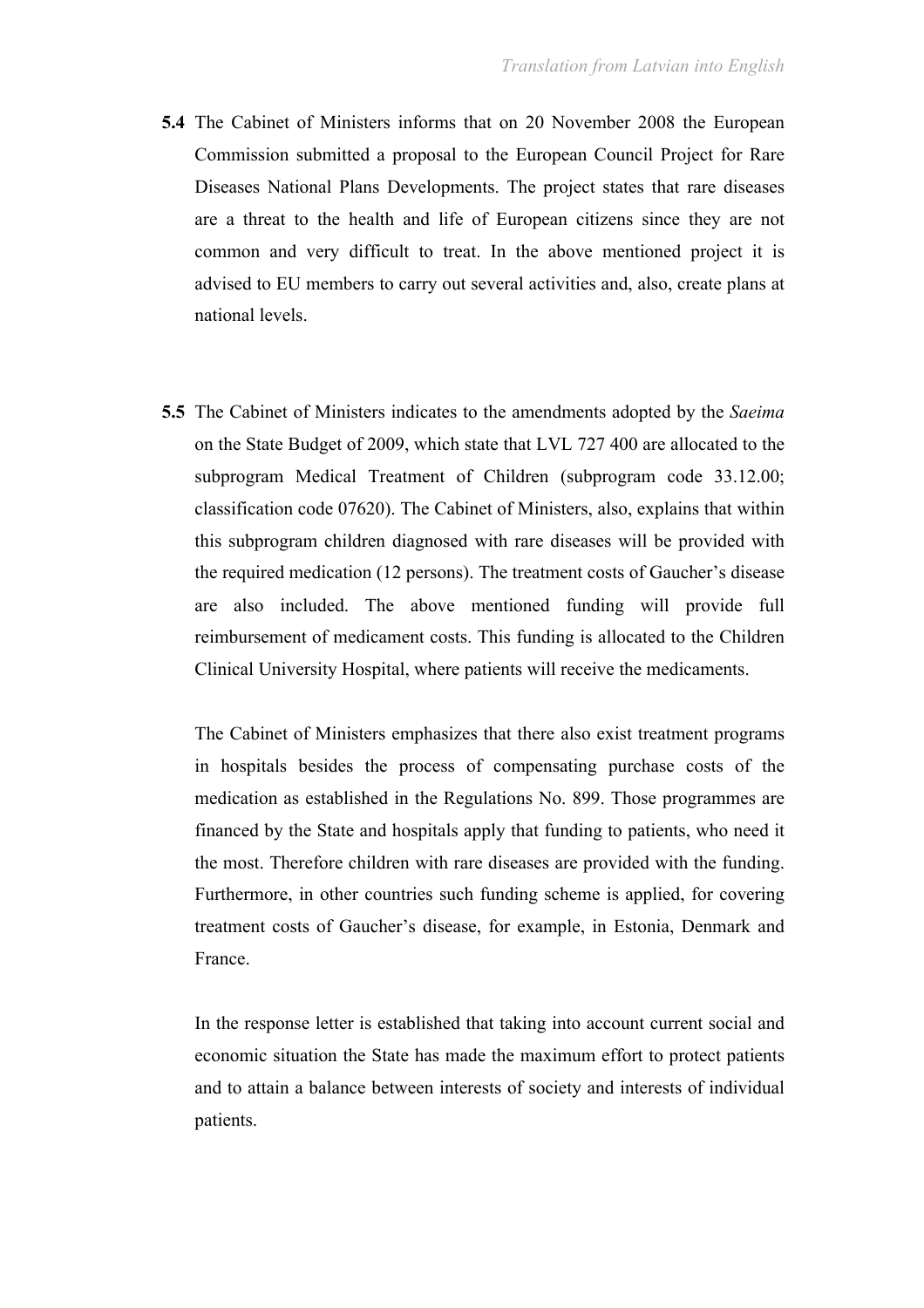**6.** The invited person – the Ombudsman of the Republic of Latvia (hereinafter – the Ombudsman) – indicates that the content of basic guaranteed rights under Article 93 of the Constitution can be clarified within the contextual interpretation of international treaties, which establish a person's right to life and are binding to the Republic of Latvia, including interpretation of Article 2 of the Convention.

With a reference to various EHCR judgments the Ombudsman indicates that the first sentence of Article 2 of the Convention not only defines the State's obligation to refrain from deliberate and unlawful deprivation of life, but also to carry out activities to protect its citizen life's. The State's actions or inactions in health care area can lead to a violation of Article 2 of the Convention. EHCR, however, does not acknowledge violation of the right to life if the State within its limits has carried out a positive activity for implementing these regulations. Wherewith the determinant factor is whether the State's work in the area of protection of life was or was not carried out. If the State has not carried out all activities within its limits then it shall be considered to be a violation of Article 93 of the Constitution.

The Ombudsman states that the right to health cannot be applicable under common practices. It might be restricted by circumstances defined in the Second Part of Article 2 of the Convention.

The State's obligations are consequent to the right to health protection. Therefore, the aforementioned obligations, including providing the right to life, should be considered in connection with the protection of the right to health. The interests of society, however, should be taken into account.

The Ombudsman indicates that a positive responsibility of the State is carrying out activities to attain the highest standard of health. This obligation includes provision of access to medicaments, which undoubtedly is dependent on the State's budget. Some restrictions may be applied regarding restrictions of particular persons' rights. Such restrictions, however, must be adopted by a democratic procedure.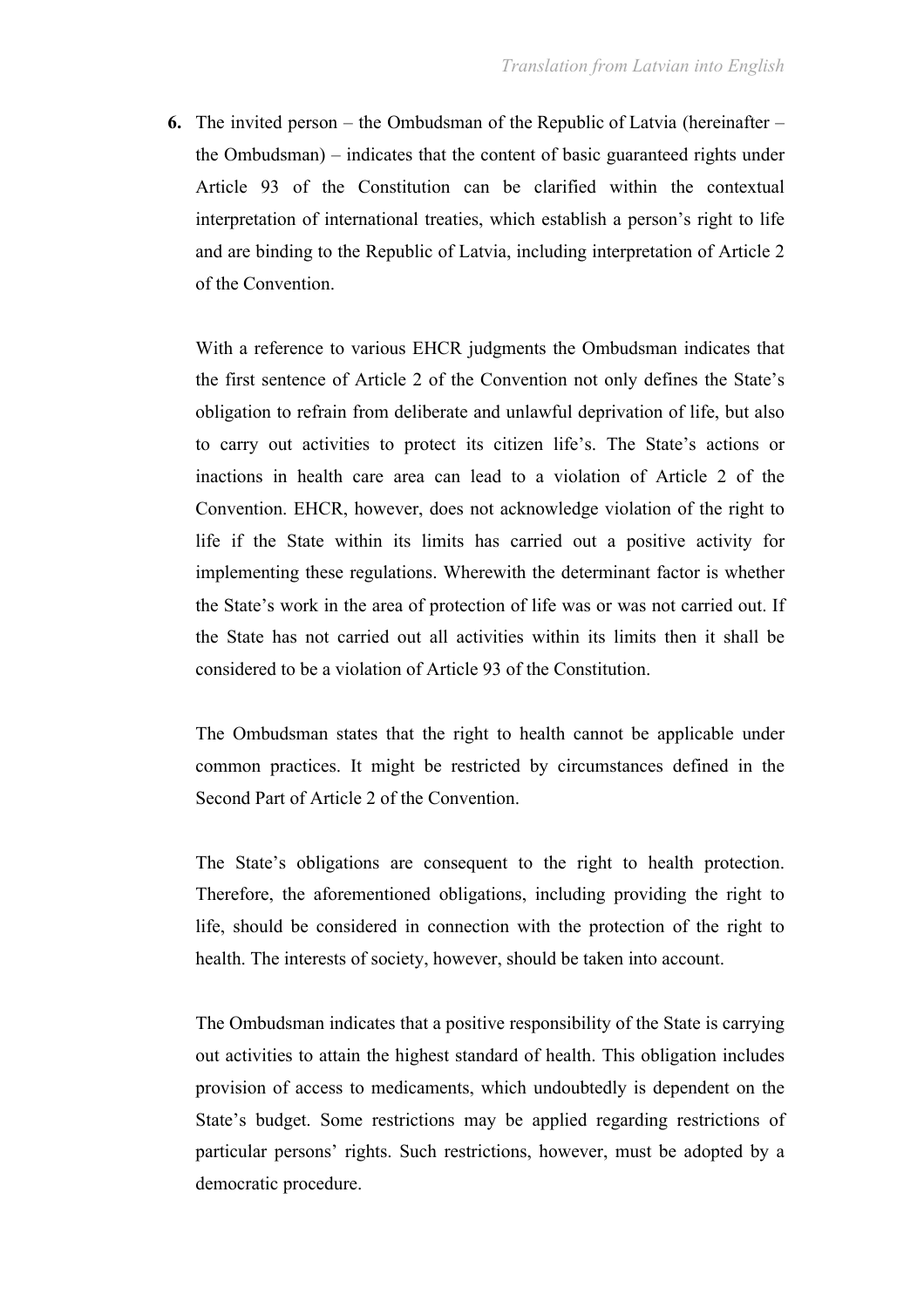The Ombudsman states that there is no doubt about the therapeutic efficiency of *Imiglucerase (Cerezyme)*, though that medicament is not included in the Register due to its high price. For this reason, for G.Z. only 12% of the medicament purchase costs are covered. Other patients with life-threatening diseases, however, receive full reimbursement of their medicament bills. Even if the State would allocate extra funding for compensating purchase costs of the medication, the impugned regulations would prohibit the reimbursement of amounts larger than LVL 10 000 for a 12 month period.

Considering the above mentioned facts and arguments and analyzing total funding for health care system, the Ombudsman concluded that the State has not carried out all the necessary work to protect a person's life. The impugned regulations, therefore, are not compliant with Article 93 of the Constitution.

With a reference to the First Part of Article 3 of the UN Convention the Ombudsman agreed with the Senate's opinion that Article 110 of the Constitution establishes higher requirements for the Legislature (to establish such legal regulation that would take into account the age of a patient, whose life is dependent on the required medication). Article 110 of the Constitution is violated by adopting an equal procedure to all individual patients for compensating purchase costs of medication.

**7.** Pursuant to the Law on the State's Budget of 2009 a new subprogram Rare Disease Medical Treatment for Children was created (code 33.12.00; classification code: 07.620; funding is LVL 727 400). Considering the above mentioned, the Chief Justice asked the Senate to express its opinion about whether after adopting that Law it is still required to clarify its conformity with Articles 93 and 110 of the Convention of the impugned regulations in the particular case.

In the Senate's letter of 17 July 2009 is stated that the creation of the above mentioned subprogram does not resolve this dispute. The impugned regulations are valid and applicable to the hearing of this particular case.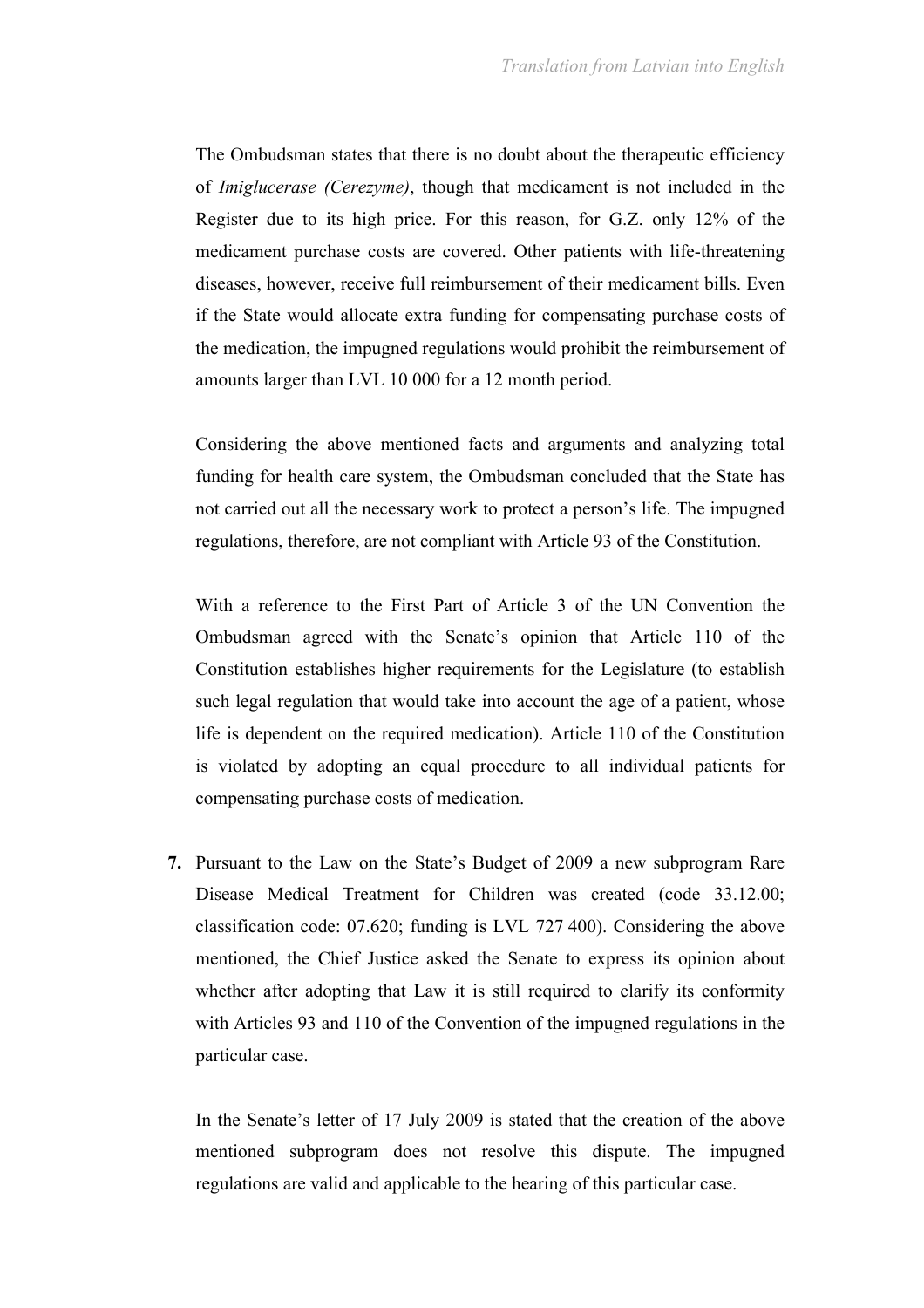The Senate indicates that a dispute exists; because the impugned regulations apply to patients who are not only children, but the new subprogram only applies to children.

The Senate highlights that the aforementioned Law on the State's Budget is valid only in 2009.

**8.** Annex 4 of the Law on the State's Budget of 2010 establishes the amount of funding for Rare Disease Medical Treatment for Children subprogram (LVL 727 400).

#### **Considerations:**

**9.** Since amendments to the Law on the State's budget have come into effect, G.Z. was able to apply to the Rare Disease Medical Treatment for Children subprogram. The Regulations No. 899 does not refer to this subprogram. The Constitutional Court, therefore, will review whether legal proceedings should be continued on this matter.

The Senate sought a judicial review in this case. The Constitutional Court states that application of court cannot be unrelated to the case and court shall establish that particular regulations are required in order to hear the case (see Clause 8 of the Constitutional Court judgment in Case No. 2008-10-01 of September 2008 on termination of legal proceedings).

- **9.1** The Constitutional Court states that the Senate's arguments on the existence of a dispute are unfounded. To rule in the particular case that the Senate does not require assurance whether the impugned regulation complies with the Constitution regarding adult patients.
- **9.3** It is undeniable that the Law on the State budget is valid only for the particular year. The Constitutional Court, therefore, does not agree with the Senate that the subprogram legitimizes temporary reimbursement (see the Supreme Court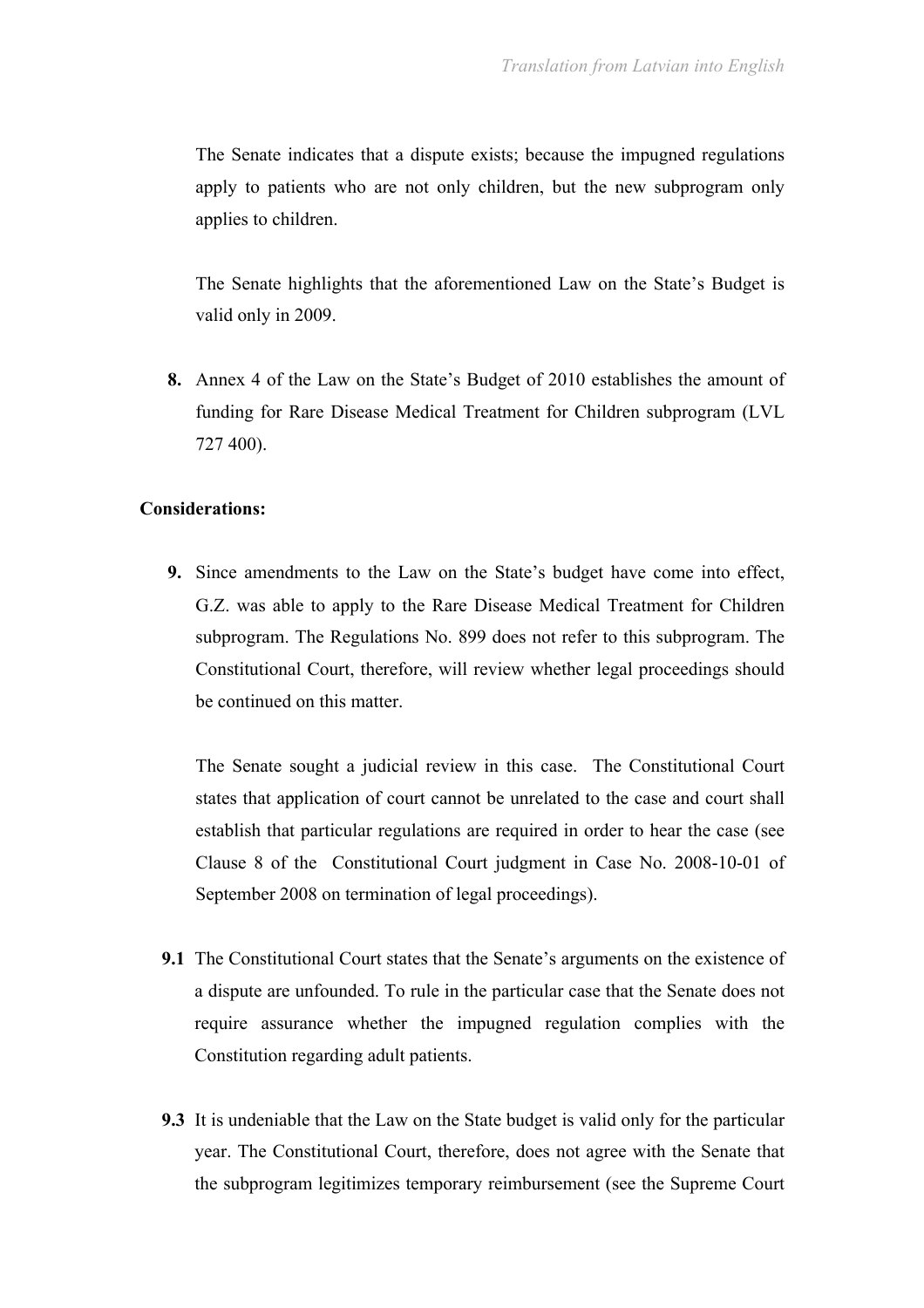letter No. 10-6/1-1781 of 22 July 2009, pages 3 and 4 of volume 2 of the case file). The subprogram funding exceeds the planned sum of money for treatment of a child for whom such temporary reimbursement is established. Besides, the subprogram is also implemented in 2010.

**9.3** It is an obligation of the Administrative Court to decide whether the impugned regulation is relevant or not to the case if the judicial procedure has been altered.

The Constitutional Court established that it is the Senate's responsibility to decide upon regulations required for hearing particular cases. The Senate indicated that amendments to the State's budget of 2009 are not applicable to claimed reimbursement for the period of treatment beginning from 17 December 2007 till 16 December 2008 due the fact that the particular subprogram did not exist at the time.

Hereby it is required to continue the legal proceedings in this matter.

**10.** Section  $19<sup>1</sup>$  of the Constitutional Court Law defines requirements for submitting an application by a court. The court, on adjudicating a civil matter or a criminal matter in the first instance, according to the appellate or cassation procedures considers that the norm that should be applied in this matter does not comply with the norm (act) of a higher legal force. Except for matters which require widening of such requirements under common judiciary principles or principles of the Constitutional Court procedures (see paragraph 17 of the Constitutional Court judgment in Case No. 2007-23-01 of 3 April 2008).

The Constitutional Court will consider compliance with the Constitution of the impugned regulations within the particular matter as far as it concerns medicaments required for treating children with rare diseases.

**11.** According to Clause 4 of Paragraph 5 of Section 20 of the Constitutional Court Law the Constitutional Court may decline to hear a matter if that matter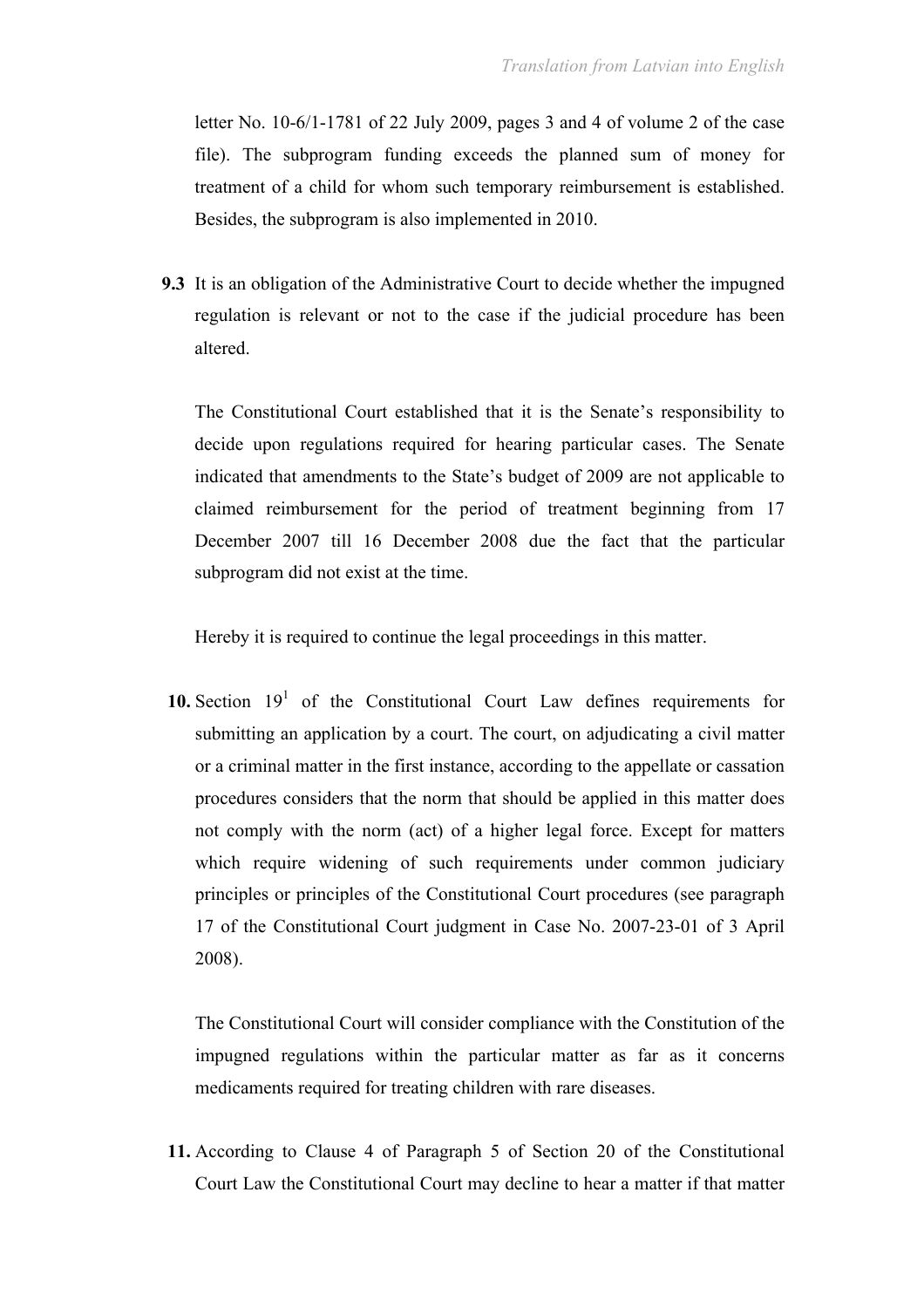has already been adjudicated. Clause 5 of Section 29 of the Constitutional Court Law establishes that legal proceedings may be terminated if a verdict has been announced about the same claim in a different case. Although, in Case No. 2008-37-03 the constitutionality of the matter was reviewed, the claim (defined in the particular case) was not adjudicated:

- 1) Clauses 92 and 94 of the Regulations No. 899 were not included in the Claimant application in Case No. 2008-37-03;
- 2) Claim regarding compliance with Article 93 of the Constitution of Clause 100 and 100<sup>1</sup> of the Regulations No. 899 was not included in Case No. 2008-37-03. It was reviewed, however, while compiling this judgment. Such analysis shall not be considered as adjudicated;
- 3) Claim regarding compliance with Article 110 of the Constitution of Clause 100 and 100<sup>1</sup> of the Regulations No. 899 was not included in Case No. 2008-37-03.
- **12.** As the Constitutional Court has already analyzed schemes on the procedures of compensating purchase costs of the medication and medical equipment for out-patient treatment, it is not required to analyze again the above mentioned schemes (see paragraph 8 of the Constitutional Court judgment in Case No. 2008-37-03 of 29 December 2008 on ).

Whose medicaments are reimbursed which are included in the Medication Register of the Republic of Latvia and comply with diagnoses defined in Annex 1 of the Regulations No. 899. Purchase costs are reimbursed based on the type and severity of disease. There exist 100%, 75% and 50 % covers of medication costs in accordance with Clause 4.1 of the Regulations No. 899. Gaucher's disease and *Imiglucerase (Cerezyme)* medicament are not included in this list.

For individuals the pharmaceutical company covers purchase costs within the allocated State budget in two situations, if the particular medicament is not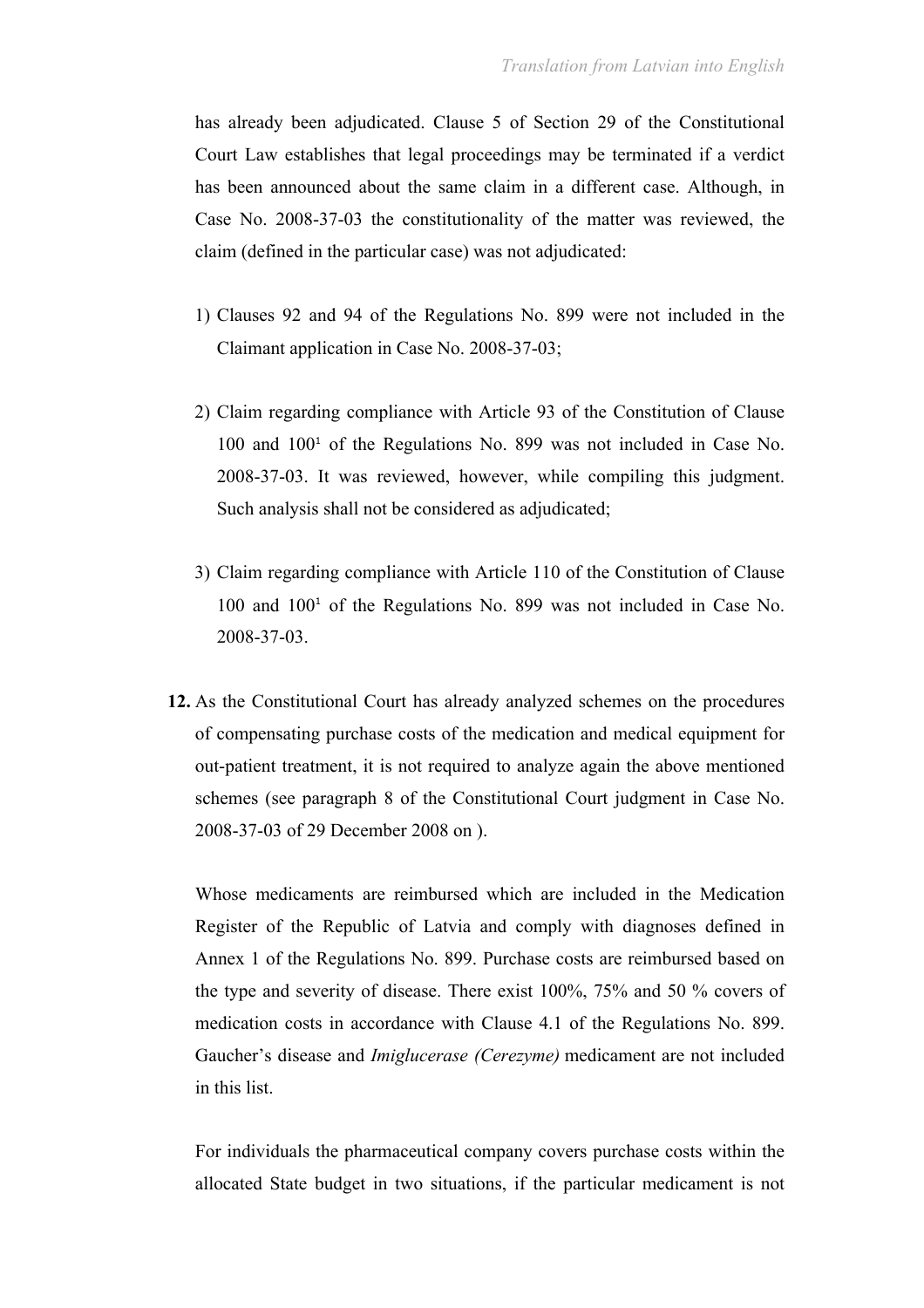included in the Medication Register or without the drug it is not possible to save a person's life. In such cases purchase costs will be covered fully but for not more than LVL 10 000 for a 12 month period. If the purchase costs of medicament exceed the limit, then the rest of the money is to be covered by the patient.

**13.** Parties involved in the case, questioned not only compliance with Articles 93 and 110 of the Constitution of the impugned the regulations, but also analyzed these regulations with respect to Article 111 of the Constitution indicating that it also considers the right to life, children rights and the right to health.

Articles 93, 110 and 111 of the Constitution state:

"93. The right to life of everyone shall be protected by law.

110. The State shall protect and support marriage – a union between a man and a woman, the family, the rights of parents and rights of the child. The State shall provide special support to disabled children, children left without parental care or who have suffered from violence.

111. The State shall protect human health and guarantee a basic level of medical assistance for everyone."

Parties involved in the Case agreed with Constitutional Court statements that guaranteed rights under the Constitution should be interpreted within international obligations on human rights binding to the Republic of Latvia. It serves as an interpreting tool to establish basic rights and enunciate the state's legal principles and norms (see paragraph 5 of the conclusions of the Constitutional Court judgment in Case No. 2004-18-0106 of 13 May 2005 and paragraph 11 of the Constitutional Court judgement in Case No. 2007-03-01 of 18 October 2007).

In order to evaluate compliance with the interrelated regulations of the impugned regulations, the Constitutional Court will clarify: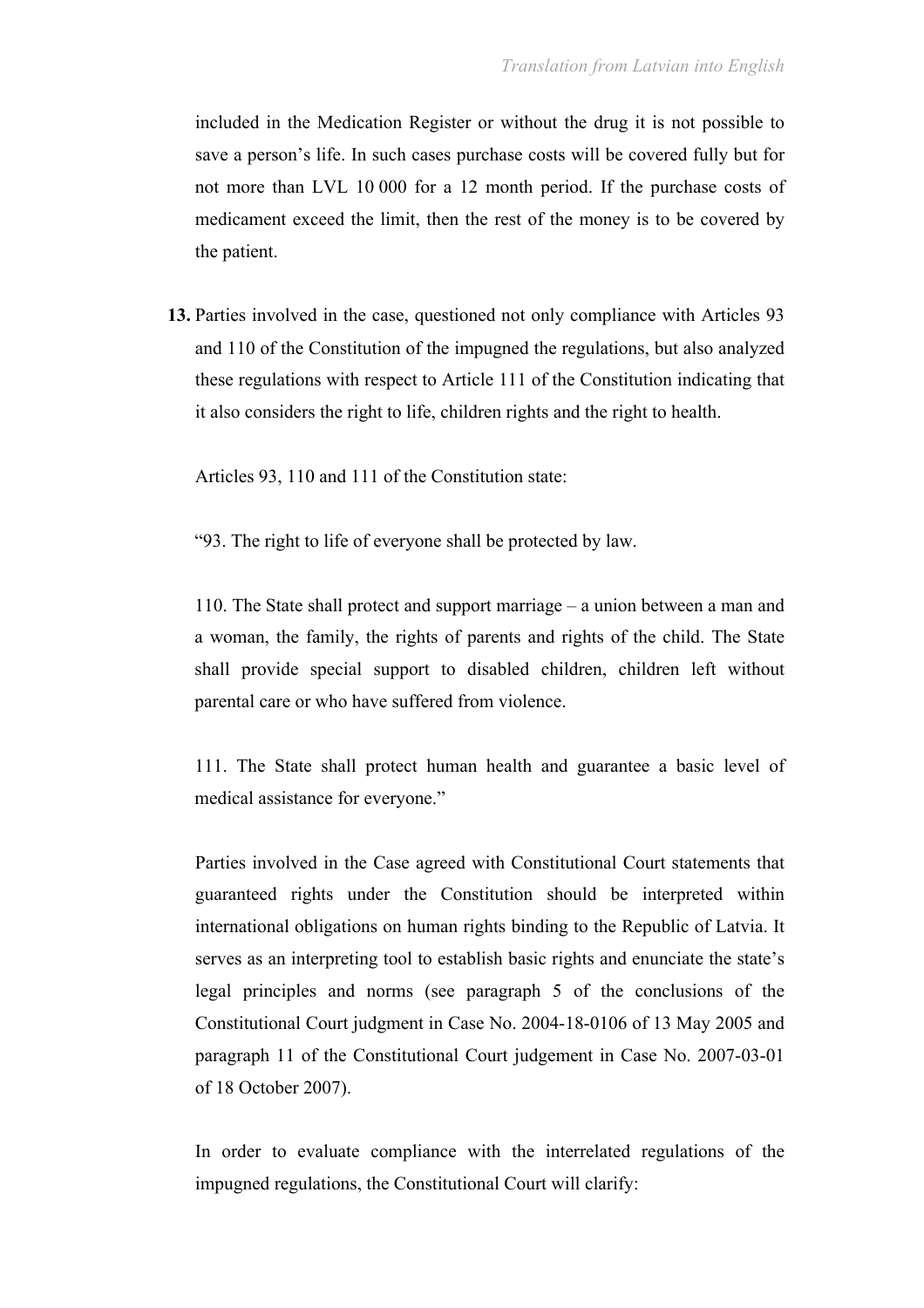- 1) The content of the right to life guaranteed under the Constitution and interpreting it in connection with international regulations binding to Latvia;
- 2) How basic rights guaranteed under Articles 93 and 110 of the Constitution could be delimited;
- 3) Whether Article 93 of the Constitution defines rights broader than international obligations in human rights;
- 4) Whether the impugned regulations are related to basic guaranteed rights under Article 93 of the Constitution;
- 5) Children's rights guaranteed under Article 110 of the Constitution and interpreting consequent obligations of the State in connection with international regulations binding on Latvia;
- 6) Children's rights guaranteed under Article 110 of the Constitution and interpreting consequent obligations of the State in connection with Article 111 of the Constitution;
- 7) Whether the impugned regulations are in compliance with Article 111 of the Constitution and how such compliance should be reviewed;
- 8) Whether the impugned regulations comply with the obligation established in Article 110 of the Constitution.
- **14.** No dispute exists regarding right to life being one of the highest values of human rights. It is considered to be a very significant right in the Convention (for instance, Case McCann and Others v. the United Kingdom, judgment of 27 September 1995, Series A, No. 324, Paragraph 147; Calvelli and Ciglio v. Italy [GC], judgment of 17 January 2002, Application No. 32967/96, ECHR 2002, Paragraph 48). This right is established as inalienable. The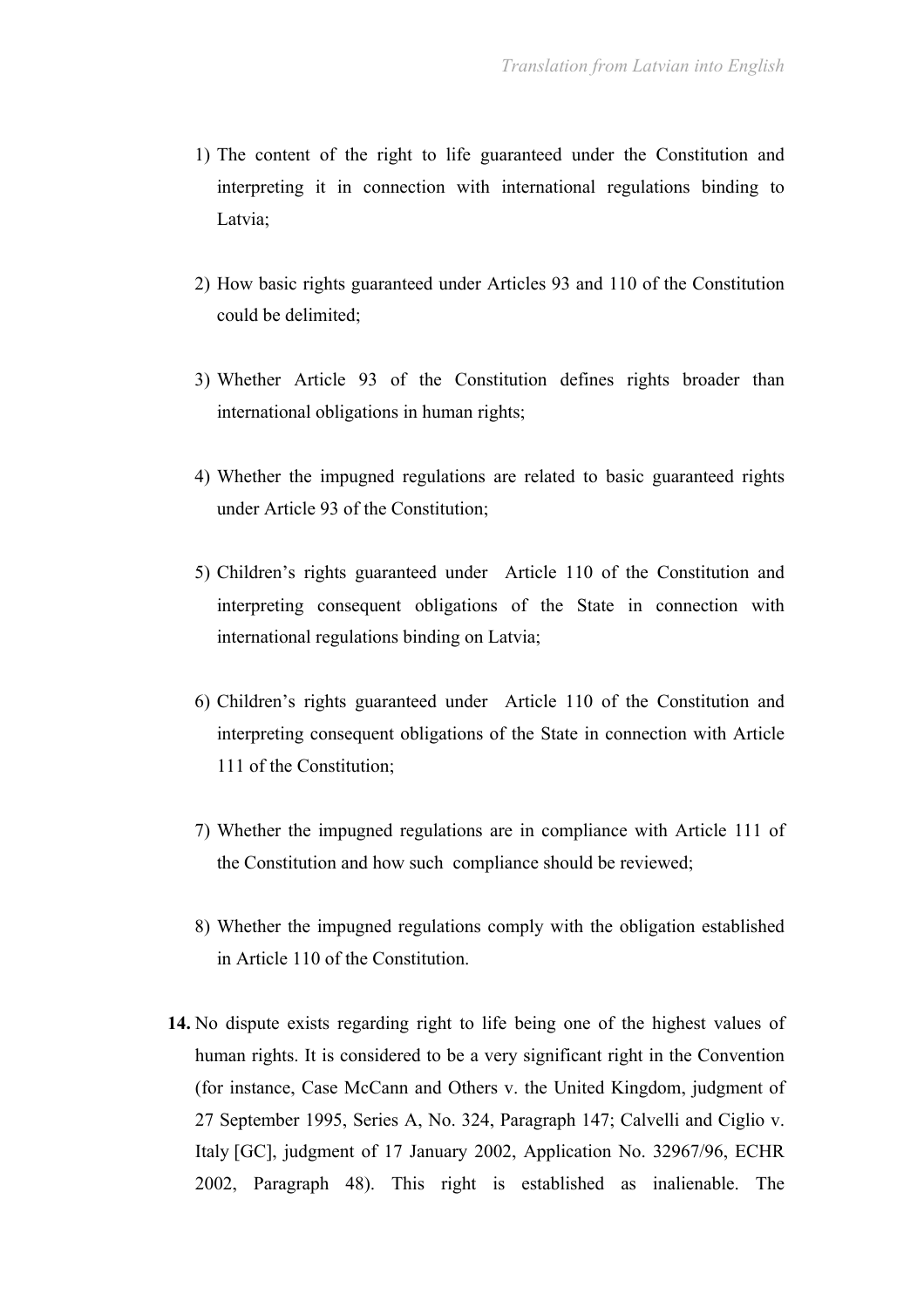Constitutional Court agrees with the Senate that the right to life recognizes the physical existence of a person and is a precondition for mental health and actions or behaviour of a person. The right to life forms the premise for implementing the basic rights of people

The right of life is defined in several important international regulations, which are binding on Latvia. Among them is also the Convention. Article 2 of the Convention establishes:

"Article 1 – Obligation to respect human rights

The High Contracting Parties shall secure to everyone within their jurisdiction the rights and freedoms defined in Section I of this Convention.

Article  $2 -$ Right to life

- 1 Everyone's right to life shall be protected by law. No one shall be deprived of his/her life intentionally save in the execution of a sentence of a court following his conviction of a crime for which this penalty is provided by law.
- 2 Deprivation of life shall not be regarded as inflicted in contravention of this article when it results from the use of force which is no more than absolutely necessary:
	- a in defence of any person from unlawful violence;
	- b in order to effect a lawful arrest or to prevent the escape of a person lawfully detained;
	- c in action lawfully taken for the purpose of quelling a riot or insurrection."
- **14.1.** Article 2 of the Convention protects a person from such violations of life carried out by the State to deprive life (irrespective of being intentional or unintentional). In the particular case, however, a dispute does not exist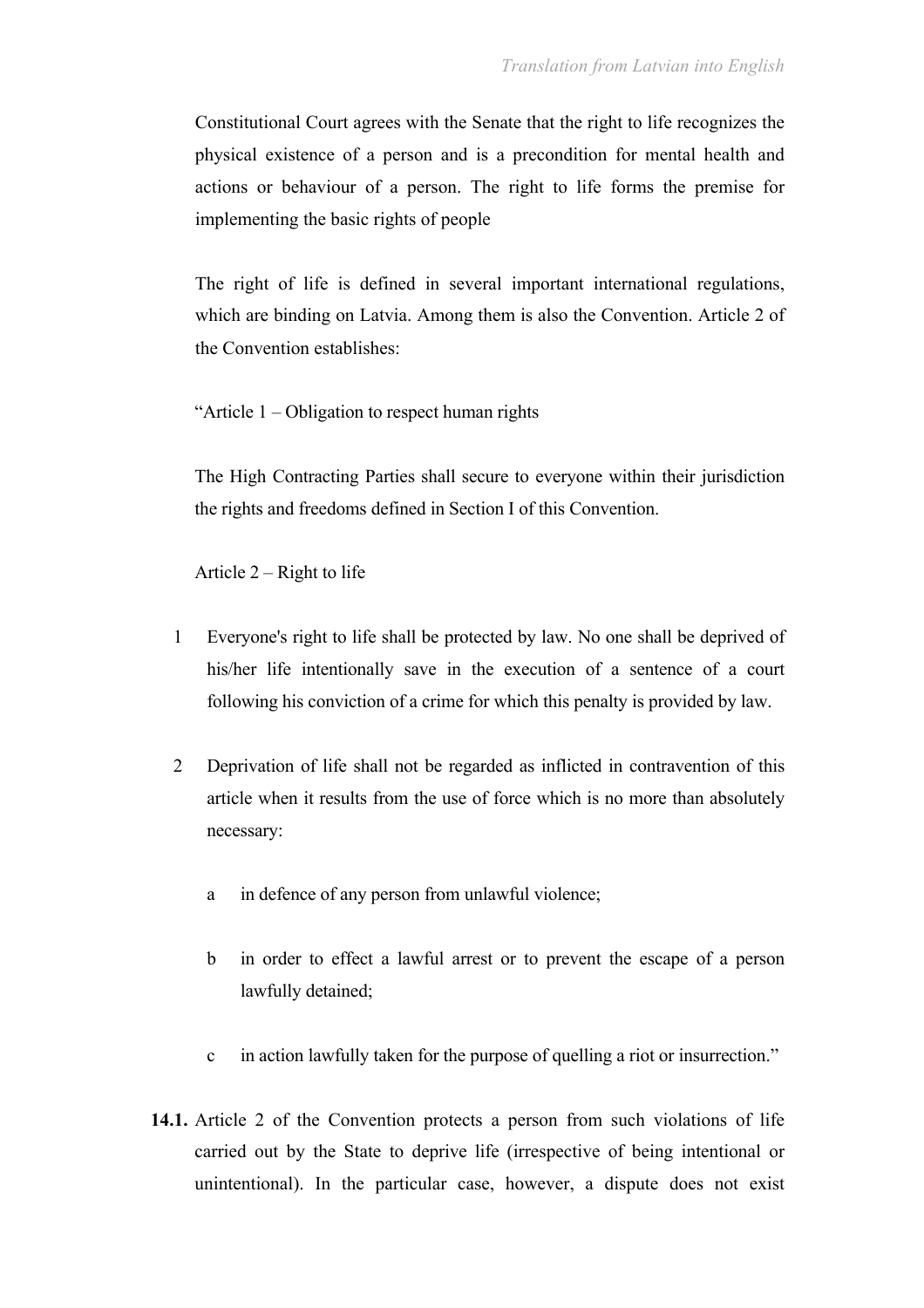whether the context of the above mentioned article should be evaluated within this case. The impugned regulations do not regulate any actions that might be intended to deprive a person's life, including G.Z.

**14.2.** Article 2 of the Convention is established as an obligation on the State to protect a person's life. The State shall protect a person from actions carried out by it or another person. To realize this obligation the State has only a certain freedom of action. Efficient protection of life is required; however, the type of tools applied and the severity of action depend on a particular situation. Countries have agreed that the most important tool to protect life is the prohibition on depriving a person's life. This State obligation includes not only issuing related regulations, but also creating an efficient system for monitoring implementation of those regulations (see Grabenwarter C. Europäische Menschenrechtskonvention. München: C. H. Beck, 2005, pages 130-131).

ECtHR has concluded that Article 2 of the Constitution defines the State's obligation to protect within its jurisdiction living persons from other persons criminal actions (see ECHR judgment of 14 March 2002 in Case Paul and Audrey Edwards v. the United Kingdom, Application No. 46477/99, *ECHR 2002-II*, Paragraph 54).

With reference to the above mentioned State's obligation, the ECtHR states that: "It is possible that actions or inactions of State's institutions in the field of healthcare policy in certain conditions may cause a responsibility relating to Article 2 of the Convention" (see Case Powell v. the United Kingdom, decision of 4 May 2000, Application No. 45305/99). This statement has been cited in several ECtHR judgments to which involved parties refer to in this case. It should be taken into account that the above mentioned case concerned the issue whether a doctor should be accused for the death of a ten year old child. Furthermore, the court did not review the case in this particular instance.

The ECtHR mainly relates the statement to systematic and structural obligations, for instance, establishing requirements for hospitals, scheme of rights protection for investigating cases connected with death of patient (see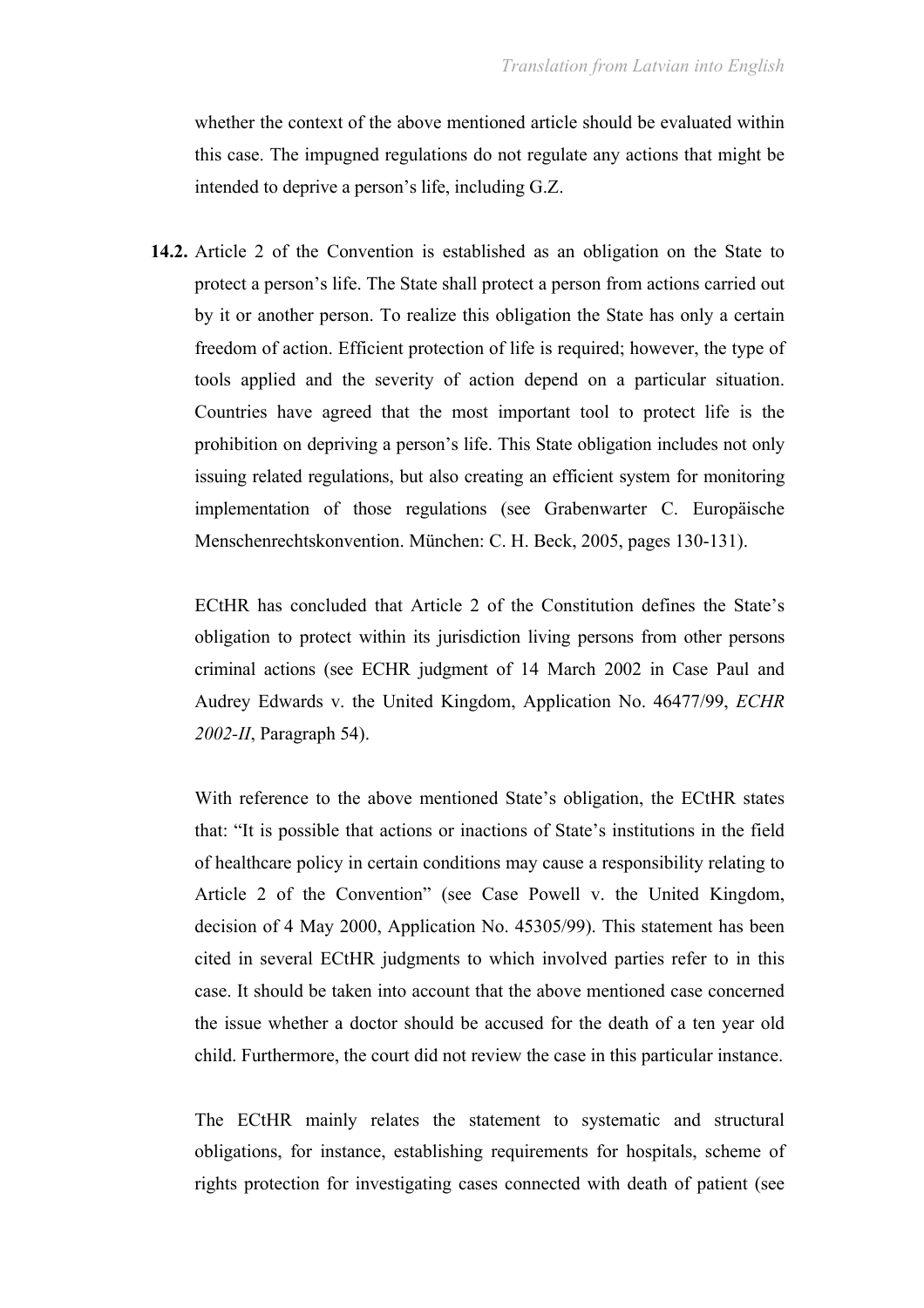ECtHR judgment of 4 January 2008 in Case John Shelley v. United Kingdom, Application No. 9310/81).

The impugned regulations do not restrict or undermine activities carried out by the State to define criminal and civil liability for depriving another person's life, including the death of a patient, which might be caused by a physician, unintentionally or intentionally. The impugned regulations do not apply to work of institutions responsible for monitoring healthcare system.

G.Z. is not a victim of physician negligence. According to diagnostic decision of the Medical Genetics doctors' council he/she has a hereditary genetic pathology. The case file does not contain any materials which could indicate that the State could implement actions to prevent people from contracting the particular illness.

- **14.3.** A disputable question is if and how widely Article 2 of the Convention defines State's obligations to protect life if a life is endangered by external factors such as illness or impact of environment. The history of creating the Convention suggests that the provision on social rights was not a part of it. Therefore, the State's obligation to implement actions regarding Article 2 of the Convention exists only if a life endangerment is immediate and specific (see Grabenwarter C., page 133).
- **14.3.1.** In the Claimant's application it is stated that the impugned regulations should be considered as an immediate and specific endangerment of life within interpretation of Article 2 of the Constitution. The Senate states that G.Z. will die if he/she does not receive the required medication. In the administrative case a dispute whether G.Z. requires medication for life-support within interpretation of the Regulations No. 899 does not exist.

A difference, however, exists between the interpretation of "life-support" in Regulation No. 899 and the interpretation of "immediate and specific endangerment of life" in Article 2 of the Convention. Such regulations do not exist, which establish specific lifespan for a person. The State has no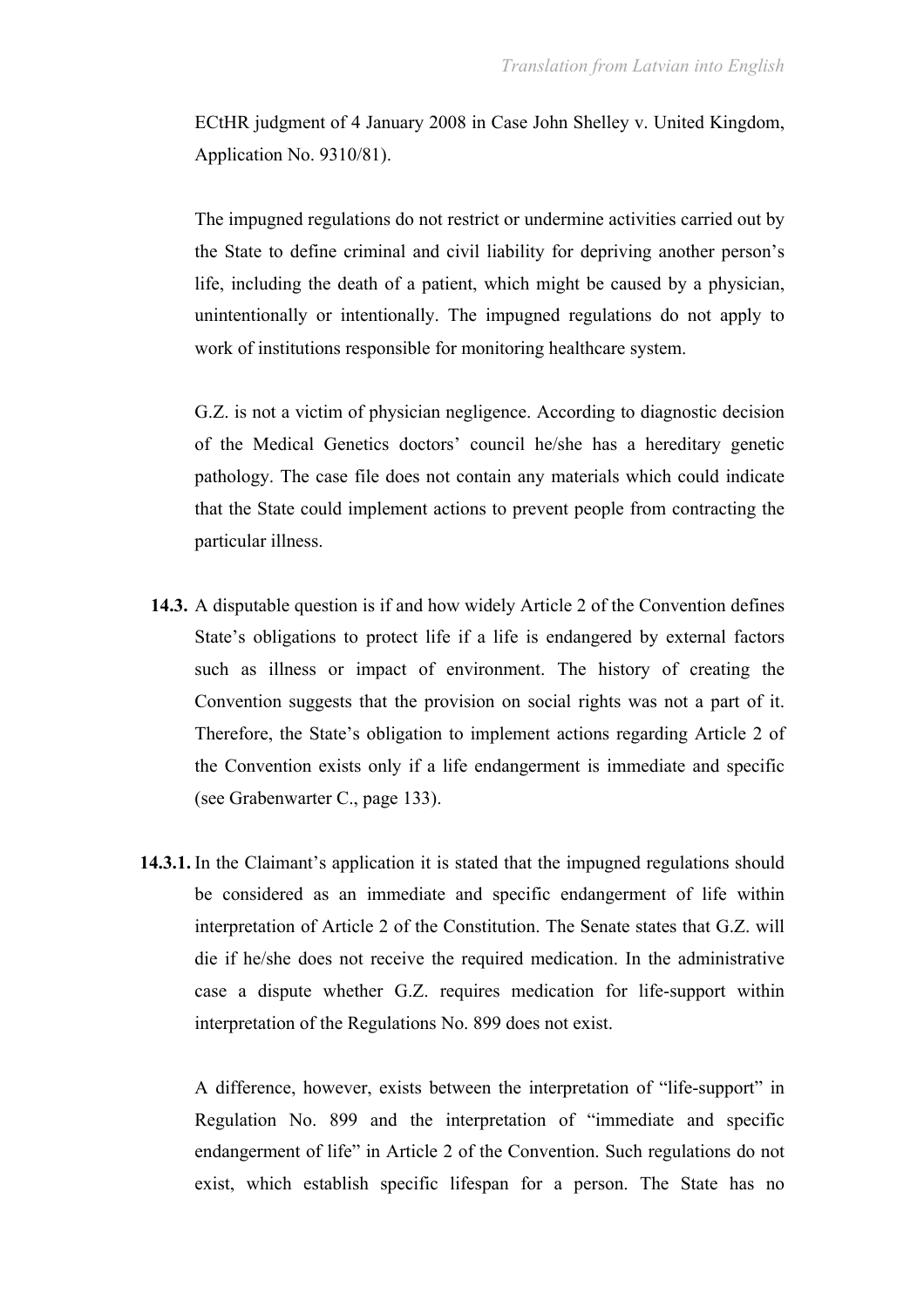obligation to ensure maximum lifespan. No country in the world is able to implement that.

Lifespan of a person depends on several factors (e.g. environment, food, eating habits, sleep, and stress level). It should be considered that not every action, which influences lifespan, might be related to the right to life.

Emergency medical services activities are under Regulations on emergency medical care, but not under the Regulations No. 899 in the event of immediate and specific endangerment of life. The obligations of the Cabinet of Ministers do not emerge from the Pharmaceutical Law, but from the Medical Treatment Law.

The aim of the Medical Treatment Law is to provide qualitative prevention, rehabilitation and treatment of trauma. Section 16 of that Law establishes that everybody has the right to receive emergency medical care in accordance with procedures prescribed by the Cabinet of Ministers. Emergency medical care is free of charge.

Clause 3.4 of the Cabinet of Ministers Regulations No. 92 of 30 January 2009 defines that the emergency service obligation is: "to provide and manage emergency medical care in emergency situations, as well as when a medical institution cannot provide the required services in particular situations anymore". The impugned regulations do not regulate reimbursement of medication purchase costs. They, however, regulate reimbursement of medication purchase costs for out-patient treatment, which by its definition is not related with immediate and sudden death of a person.

Moreover, Regulation No. 899 regulates only one of the cases, when a person, who does not need emergency medical services yet, receives full or partial reimbursement of medication purchase costs from the State. Other cases regulate the Medical Treatment Law.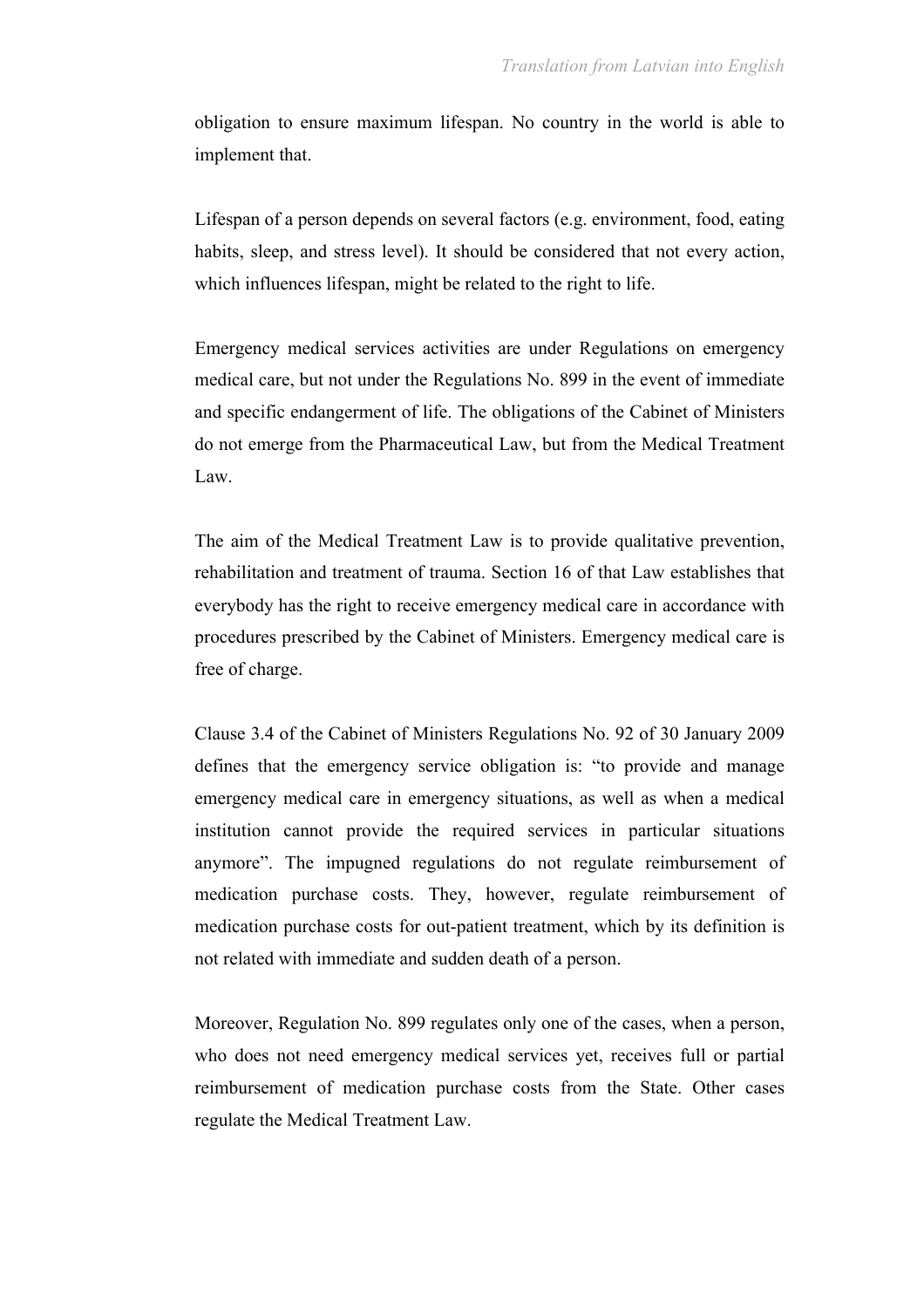**14.3.2.** In the particular case a sudden and immediate death will occur only if he/she will not receive the required medicament. A slow and progressive development is typical for Gaucher's disease. It may have different levels of severity (see http://www.gaucher.org.uk/gaucher\_disease.php?show=en&id=48). At the time when treatment for this disease was not invented, people with this disease reached maturity (see Fragen und Antworten zu Morbus Gaucher http://www.genzyme.de/pdfs/de\_tp\_cz\_patienteninformation.pdf).

It is possible that by the time this disease progress the situation in the pharmaceutical field could change. Already adults have an alternative treatment – medicament *Miglustat.* At least three pharmaceutical projects are creating and developing this medicament. Medicament *Shire* is under registration and medicament *Amicus* is under clinical trials. Also, medicament *Protalix Biotherapeutics (see http://www.ggd-ev.de)* is being created and developed. The above mentioned medicaments after their release in the market might replace medicament *Imiglucerase (Cerezyme)* and probably lower its price. The Cabinet of Ministers indicates that the company *Genzyme* works with a considerable profit. For instance, in 2004 it sold its products for 840 million dollars with 90% profit (see http://www.medicalnewstoday.com/articles/33642.php).

Within the interpretation of Article 2 of the Convention immediate endangerment of life does not exist in this particular case. Without denial it is important to take the required medicament regularly for G.Z.'s health and successful development.

Furthermore, it does not mean that a person cannot purchase the required medicine if the State does not fully cover the purchase costs of that medicament. For instance, the Ministry of Health of the Republic of Lithuania states that the purchasing capacity of only 3 patients with Gaucher's disease is covered by the State and the purchasing capacity of other patients with Gaucher's disease is covered by a pharmaceutical company. (see page 54 of volume 1 of the case file).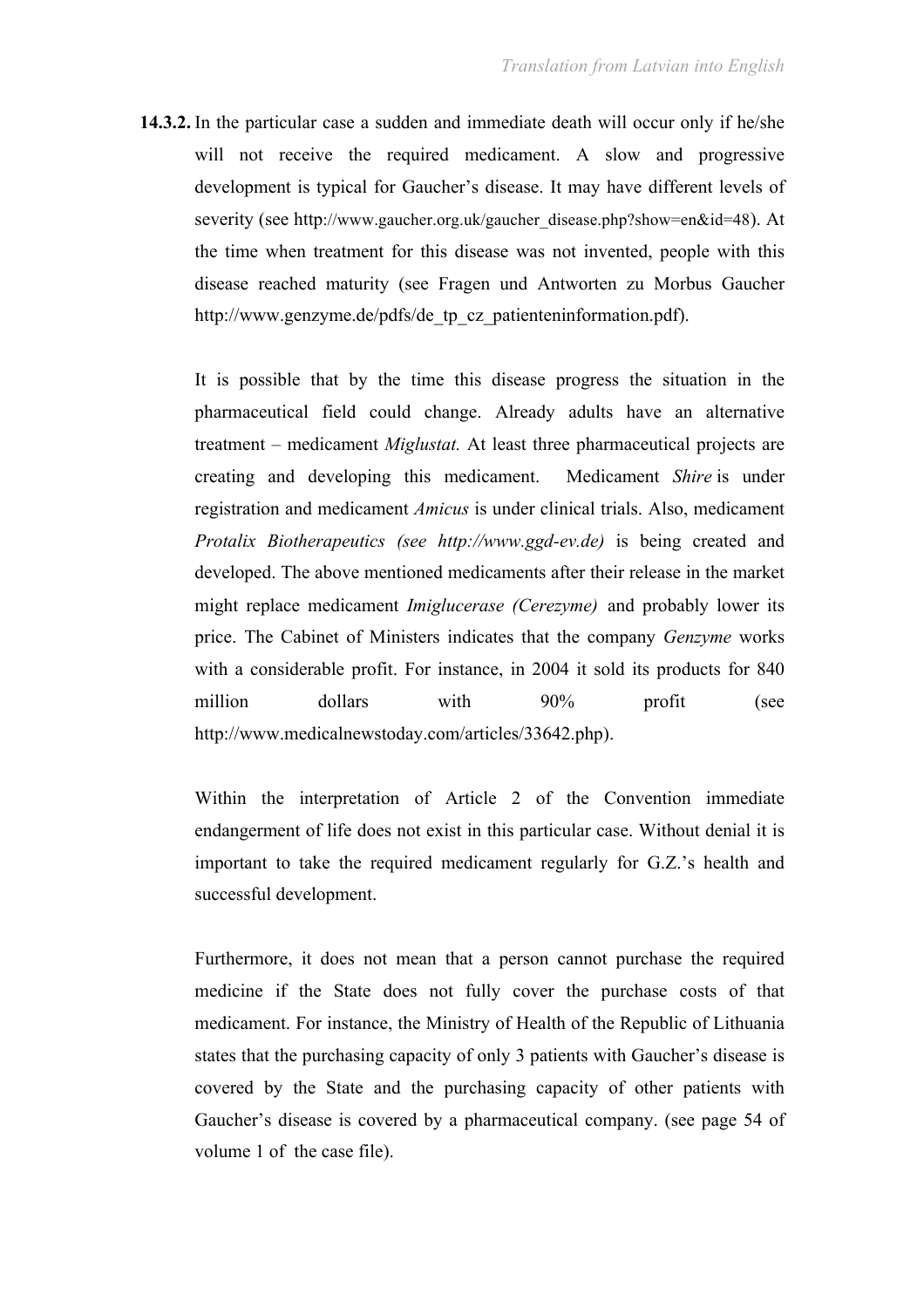The Republic of Latvia has created a legal system which allows persons to seek help from other persons. According to Section 2 of the Public Benefit Organisation Law activities with the purpose of health promotion and illness prevention are acceptable. A person, who donates to public benefit organisations, is authorised to receive tax allowances.

For instance, till July 2009 enterprises which donated money to public benefit organisation, could receive tax allowances established in Section 20 of Law on Enterprise Income Tax. According to that Law tax was reduced by 85% if money was donated to registered organisations and foundations. The tax allowance could be up to 20% of taxable income. Amendments to the Law on Enterprise Income Tax of 24 September 2009 supplemented that Law with Section  $20<sup>1</sup>$ . Clause 5 of Transitional Provisions defines that tax allowances shall not exceed 20% of total taxable income for taxation period started in 2009.

Although, cooperation with public benefit organisations has its downsides for people asking that help. These difficulties should not be considered as violation of Article 2 of the Convention.

**14.3.3.** Both the Senate and the Ombudsman indicate two cases when people claimed about violation of right to life due to refusal by the State to cover required medicament purchase costs (see ECtHR judgments in cases: Nitecki v. Poland, decision of 21 March 2002, Application No. 65653/01; Pentiacova and Others v. Moldova, decision of 4 January 2005, Application No. 14462/03).

The Senate states that reimbursement of costs was proportionally larger compared to the particular case.

The Ombudsman emphasizes that according to the ECHR a violation of right to life does not distinguish if the State has carried out all possible actions to implement required regulations. The State's contribution, therefore, is the leading indicator.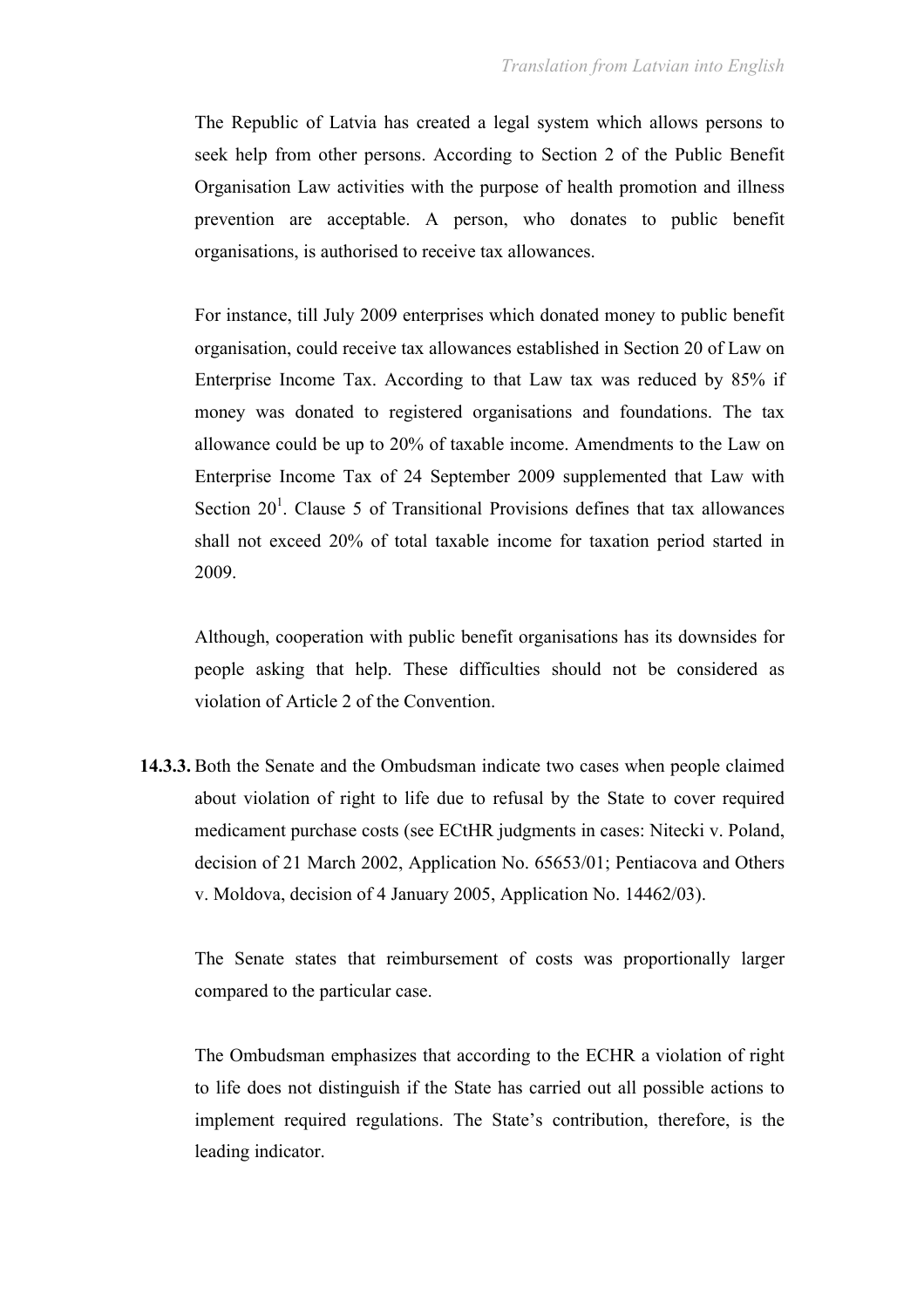The aforementioned statements cannot be simply interpreted while concluding opposite facts (*argumentum e contrario*). The ECtHR arguments in the above mentioned judgments indicate that the statement of reasons in the particular application is unfounded, so the case cannot be heard in the court. Concluding the opposite about the statement of reasons it might be possible that the court would hear the case. Hearing the case, however, does not mean that violation of Article 2 of the Convention would be acknowledged.

The Senate's and the Ombudsman's statements cannot be interpreted in such way, which would mean the violation of the Convention.

According to the case about care of kidney patients in Moldova ECtHR indicates that the basic problem in many cases is lack of public funding for healthcare. To ground their claims, plaintiffs assert that Moldova's funding for healthcare compared to such countries as the USA, the UK, Australia, and Israel. ECtHR does not contest the fact that plaintiffs lack finances to cover their treatment, which is not paid by the State and is very important to fight their illness. The EHtCR, however, emphasized that public funding should be diverted to other important tax payer needs (considering the limited amount of such resources). Although, all people should have equal access to public healthcare due to lack of resources in many countries individual patients cannot receive full healthcare, especially if it is expensive and long-term. According to Article 8 of the Convention, the ECtHR stated that the Constitution does not guarantee the right to free of charge health care as such (see ECtHR judgment in Case Pentiacova and Others v. Moldova, decision of 4 January 2005 on the admissibility of the Application No. 14462/03, ECtHR 2005-I).

### **Wherewith the impugned regulations do not concern the right to life guaranteed under Article 2 of the Convention.**

**15.** The Constitutional Court will clarify whether Article 93 of the Constitution establishes broader rights than Article 2 of the Convention and Protocol 6.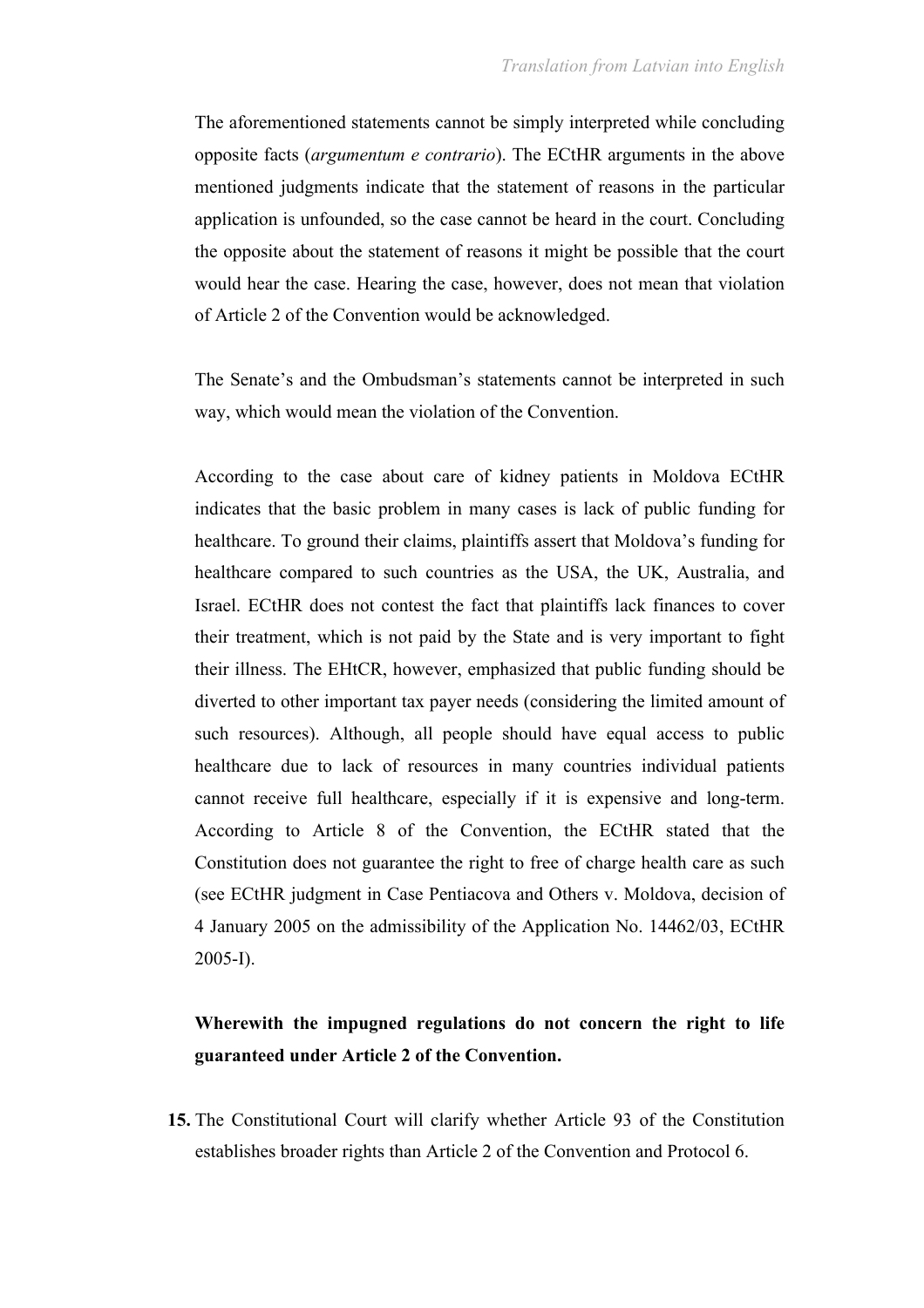**15.1** The Senate in its applications compares similar interpretation of the Basic Law of Germany to Article 93 of the Constitution. The Senate concludes that Article 93 of the Constitution includes issues regarded to the above mentioned interpretation.

The Senate, however, has not considered in detail the differences between the Basic Law of Germany and the Constitution of Latvia, as well as differences in regulation of compulsory health insurance systems.

Firstly, the Basic Law of Germany establishes Germany as a socialist country, nevertheless, it does not state the right to work, dwelling, education or the right to exist.

Secondly, Section 2 of the Basic Law is stated as the right to life and bodily integrity. Limitations of such rights are derived out of law establishing the rights. Restrictions are not diminished regarding the Convention. They are reviewed using proportionality principles (see Sachs M., page 118). In the Senate's application, moreover, it is stated that the author of the above mentioned statements claims that the right to life emerges from the right to bodily integrity.

The right to life is reviewed in a broader sense in the Basic Law of Germany. In A. Weber's book on legal norms and practice in human rights field there is a chapter "Right to life, bodily and physical integrity". This chapter reviews rights mentioned in the Convention, Protocol 6 and the right to health. By analyzing how the Italian Court interpreted its legislation regarding the right to health, the Senate indicates that the Italian Court applied a broad interpretation of that right and even included issues concerning healthy environment. At the same time the court rejected the fact about limited State budget and required evaluation of that (see Weber A. Menschenrechte, München: Sellier. European Law Publishers, 2004, page 108).

In the database on Constitutional Case-Law of the Venice Commission the right to life and the right to health are structured differently. The right to life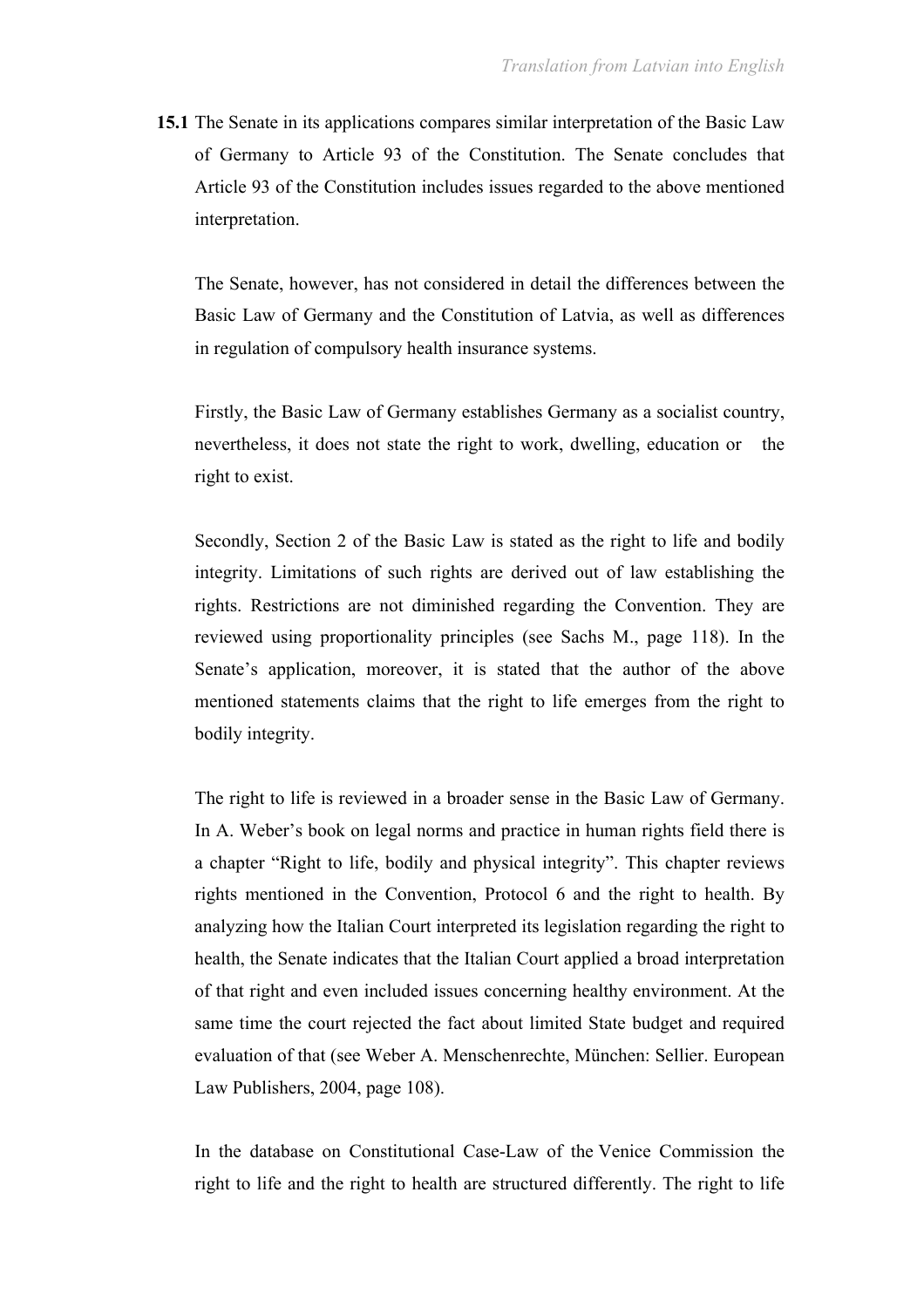(No. 5.3.2) belongs to civil and political rights, but the right to health (No. 5.4.19) belongs to economic, social and cultural rights (see *http://www.codices.coe.int/NXT/gateway.dll?f=templates&fn=default.htm*).

In situations when constitutional norms are interpreted with the help of EU legislation it should be remembered that Article 111 of the Constitution establishes the right to life and basic medical care. Therefore, these values are already regarded as separate basic rights in contradistinction to EU legislation where these rights are only components of basic rights or human rights.

The Ombudsman also refers to the compliance of the impugned regulation with Article 93 of the Constitution in relation to Article 111 of the Constitution. Moreover, the Senate analyzes the compliance regarding Article 111 of the Constitution.

Thirdly, the Senate refers to the judgment of the Federal Constitutional Court, which states that, the existence of such a legal norm, which is in contradiction to the first sentence of Second Paragraph of Section 2 of the Basic Law, prohibits cover of costs for alternative treatment for children with rare lifethreatening incurable disease. In the same paragraph, however, the court has indicated conditions why such statements exist. Therefore, the state takes responsibility for the insured's bodily integrity under legal norms of Germany (see BVerfG, 1 BvR 347/98 of 6.12.2005, paragraph no. 65, http://www.bverfg.de). In the particular judgment the Court of Germany has indicated an important principle of compulsory health insurance system. Persons subjected to this system receive proper medical health apart from the amount paid for insurance. The insured collectively takes responsibility for every individual's health-risks. The Latvian system is different.

**15.2** The Constitutional Court states that by reducing the scope of Articles 93 and 111 of the Constitution, rights guaranteed under Article 93 could not be interpreted in a broader sense. The restrictions of those rights should be interpreted in a narrow sense. The Constitutional Court agrees with the Senate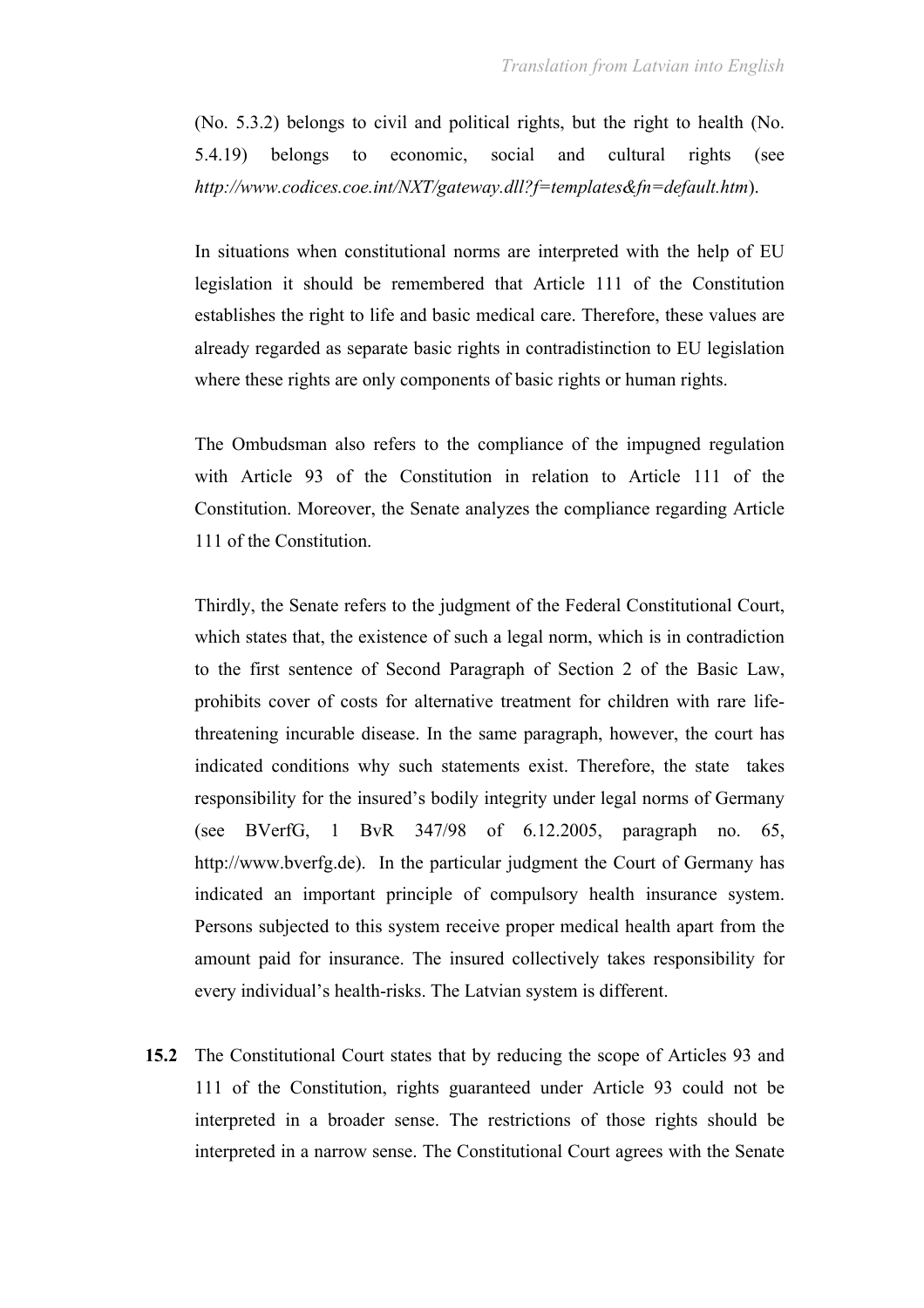and the Cabinet of Ministers that Article 93 of the Constitution can be restricted on by situations defined in Article 2 of the Convention.

Since the Constitutional Court has already concluded that the impugned regulations are not related to Article 2 of the Convention, the impugned regulations are not applicable to Article 93 of the Constitution. The Constitutional Court, moreover, has previously concluded that the State does not have an obligation to provide required medication for everyone free of charge (see paragraph 12.1.1 of the Constitutional Court judgment in Case No. 2008-37-03 of 29 December 2008). The Constitutional Court also reviewed arguments of the Senate and acknowledged them as unpersuasive.

# **Hereby the impugned regulations comply with Article 93 of the Constitution.**

**16.** It is unnecessary to review the interpretation of Article 110 within international regulations on children's rights. The Constitutional Court has already concluded:

"The right of children with disability to special care and assistance is guaranteed under the UN Convention of 1989 on the Rights of the Child. Under Paragraph 1 of Article 23 of the Convention, States Parties recognize that a child with mental or physical disability should enjoy a full and decent life in conditions which ensure dignity, promote self-reliance and facilitate the child's active participation in everyday life. Paragraph 2 of the same Article provides that the State should recognize the right of the disabled child to special care. Paragraph 3 provides that in accordance with Paragraph 2 of the present Article, an assistance shall be provided free of charge whenever it is possible, taking into account the financial resources of parents or guardians. It shall be designed to ensure that the disabled child has efficient access to education, training, health care services, rehabilitation services, preparation for employment and recreational opportunities, so that every child could achieve the fullest possible social integration and individual development, including his/her cultural and spiritual development.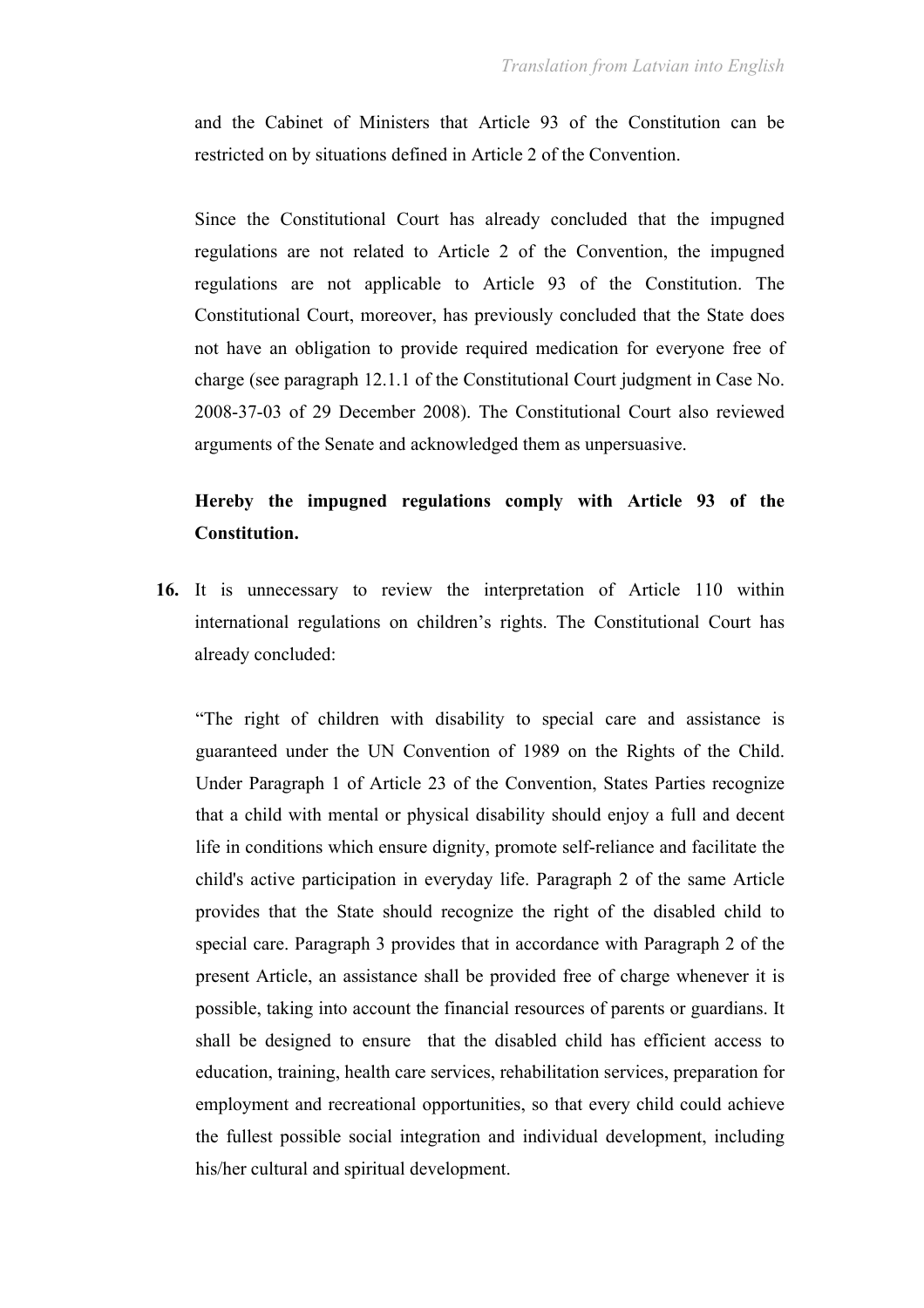The Convention defines that the State is obliged to promote the economic, legal and social protection of a disabled child. However, the Convention does not provide any particular assistance system. Hereby emerges that Article 110 of the Constitution establishes that the State shall be liable to form and maintain the system providing special social and economic protection for disabled children. (see paragraph 10 of the Constitutional Court judgment in Case no. 2006-08-01 of 21 February 2007).

It should be taken into account that Article 4 of the UN Convention states: "States Parties shall undertake all appropriate legislative, administrative, and other measures for the implementation of the rights recognized in the present Convention. With regard to economic, social and cultural rights, States Parties shall undertake such measures to the maximum extent of their available resources and, where needed, within the framework of international cooperation."

**The positive responsibilities of the State resulting from Article 110 of the Constitution should not be specified so far that the same Article would define obligation to the State provide all children all required medical services free of charge at any circumstances.**

**17.** In the particular case, Article 110 of the Constitution shall be interpreted within the framework of Article 111 of the Constitution.

With a reference to General Comment No. 14 on the right to the highest attainable standard of health formulated by the Committee on Economic, Social and Cultural Rights, the Constitutional Court has concluded that the right to health is not the same as the right to be healthy. The right to health includes particular freedoms and entitlements. The freedoms include the right to control one's health and body, and the right to be free from interference, such as non-consensual medical treatment. It should be taken into account that the State cannot take full responsibility for a person's options to achieve the highest standard of health due to the impact of genetics, the immunes system's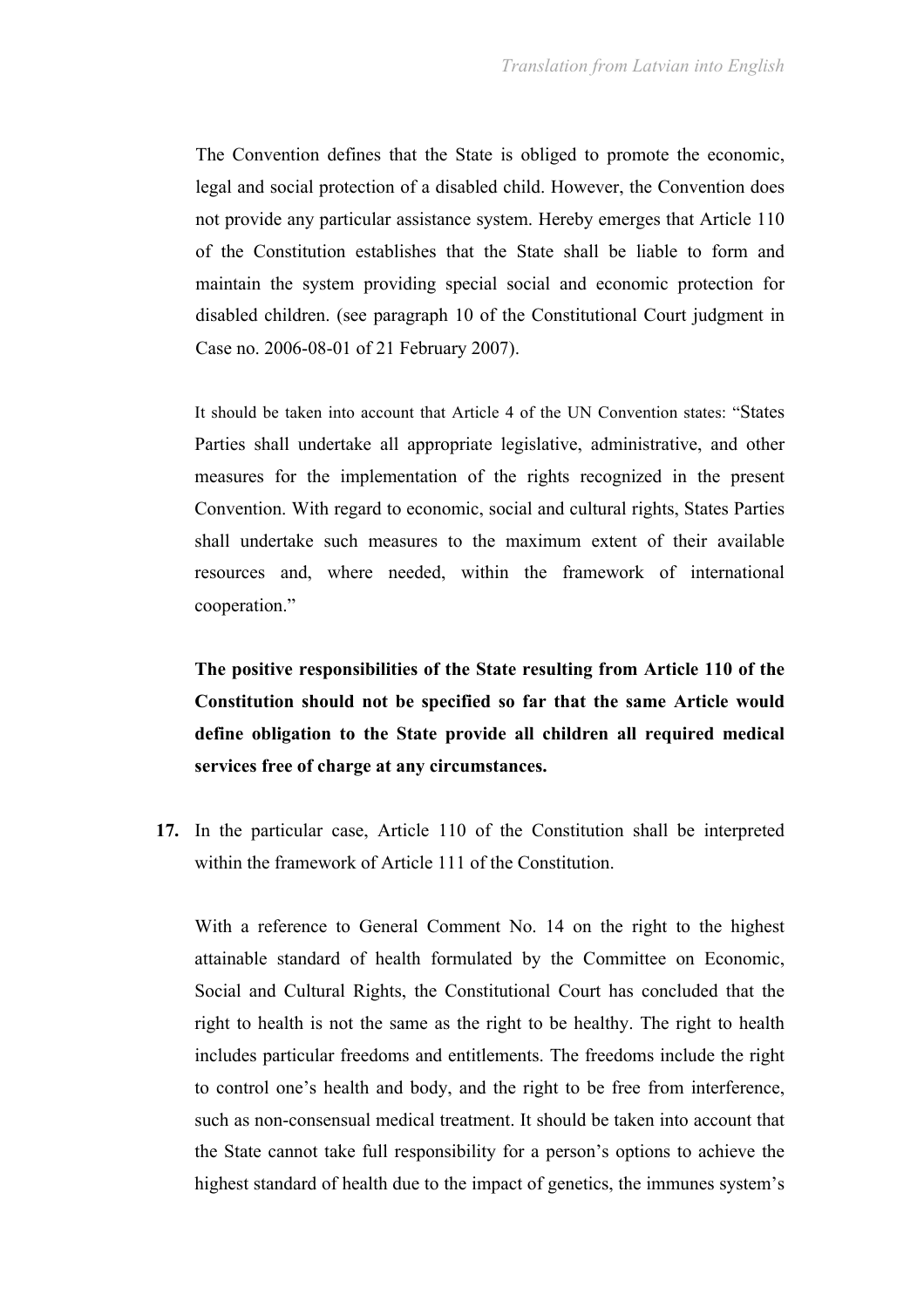vulnerability and unhealthy lifestyle. Therefore, the State's obligation is to provide access to services of medical institutions, availability of equipment and medicament and other conditions which have an impact on achieving the highest standard of health. From the right to health emerges the State's obligation to carry out such activities which would protect a person's health (see paragraph 11.2 of the Constitutional Court judgment in Case No. 2008- 37-03 of 29 December 2008).

The State, however, has an obligation to provide efficient and equal balance of funding which would allow providing the vast majority of society with basic medical care considering the need of individual patients to receive more expensive treatment (see paragraph 12.1 of the Constitutional Court judgment in Case No. 2008-37-03 of 29 December 2008).

Interpretation of Article 110 of the Constitution within Article 111 of the Constitution shows that the State's obligation to carry out special activities for protecting the health of disabled children, including the provision requiring medical services and medicaments. This, however, does not imply the fact that the State shall provide with medication irrespective of its price.

In this matter, special characteristics of social rights define the judiciary's powers. Implementing social rights the Legislature obtains the freedom of action as far as it is prudently related to economic situation of the State. This implies that the freedom of action is limited (see paragraph 13 and 14 of the Constitutional Court judgment in Case No. 2006-07-01 of 2 November 2006). Furthermore, the judiciary has an obligation to review whether the Legislator has observed the boundary of this freedom of action.

Within its limits the Court should verify whether:

1) The Legislator has carried out activities to provide persons with a chance to apply social rights;

2) These activities are carried out properly;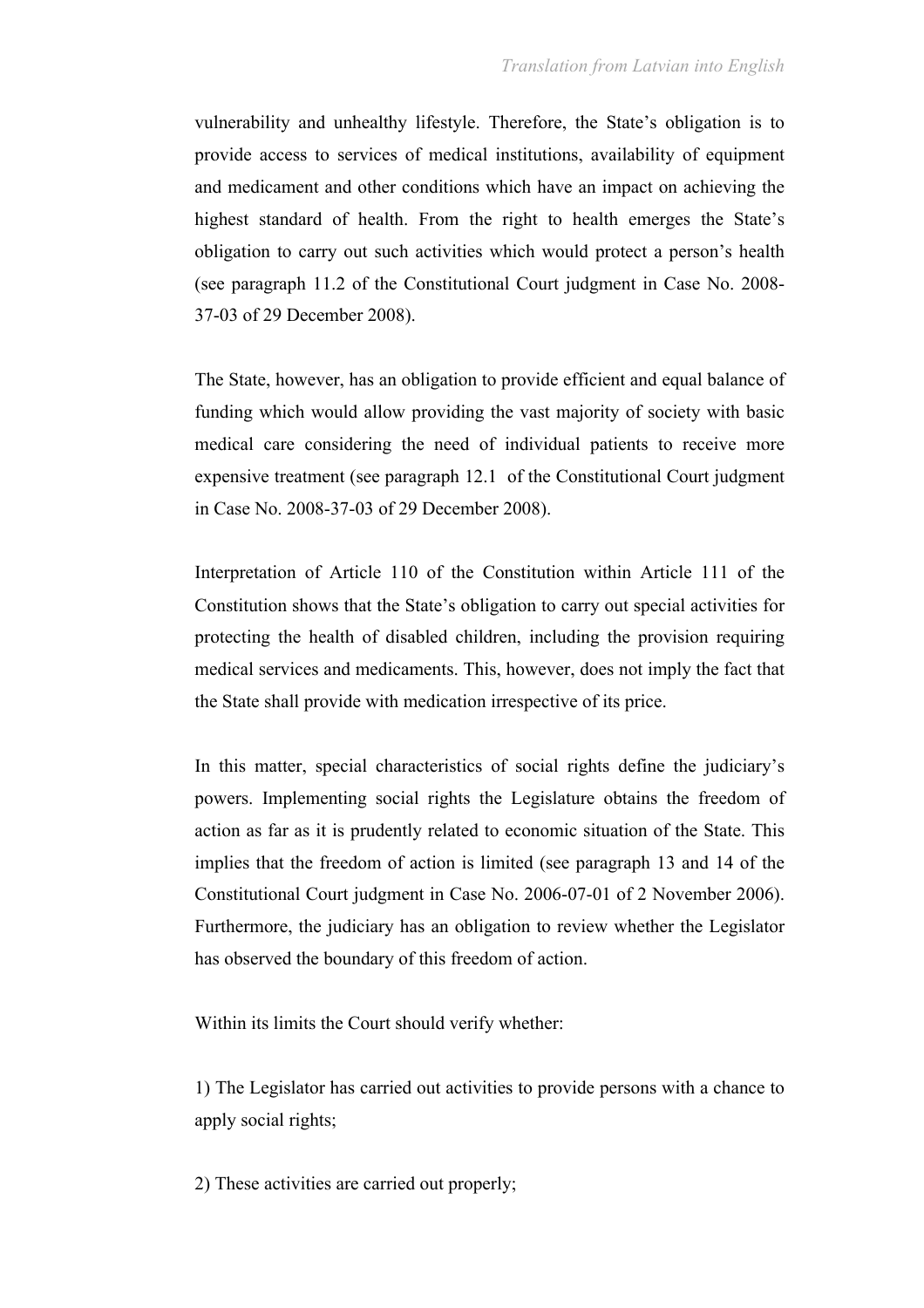3) General principles of legislation are observed (see paragraph 8 of the Constitutional Court judgment in Case No. 2007-13-03 of 19 December 2007).

**18.** In the application the compliance with Articles 91 and 111 of the Constitution is not claimed. The Constitutional Court, however, should ascertain whether the claim should be broadened to verify conformity with the Constitution of the impugned regulations. The Ombudsman, furthermore, reviews the impugned regulations regarding Article 111 of the Constitution.

As it was mentioned above the Constitutional Court has already reviewed compliance with Article 91 and 111 of the Constitution of two impugned regulations.

Moreover, the Senate in its application has included critical arguments regarding the Constitutional Court's statements produced in this judgment. The Senate also stated that the particular matter makes to review differently the proportionality of basic right restriction.

The above mentioned Senate's opinion is unfounded. The facts of the particular case were already familiar to the Constitutional Court while hearing Case No. 2008-37-03 (see paragraph 3 of this judgment).

# **Wherewith it is not required to review issues concerned the compliance with Articles 91 and 111 of the Constitution of the impugned regulations.**

**19.** The Senate contests the words mentioned in the second sentence of Clause 92, "within the granted limits of medication purchase". To find out the compliance of those words, Article 66 of the Constitution should be taken into account. The Constitution establishes that the *Saeima* annually decides on the State budget. The State budget is a financial plan based on present legislation which defines the State's income and expenses for a particular period of time – the financial year.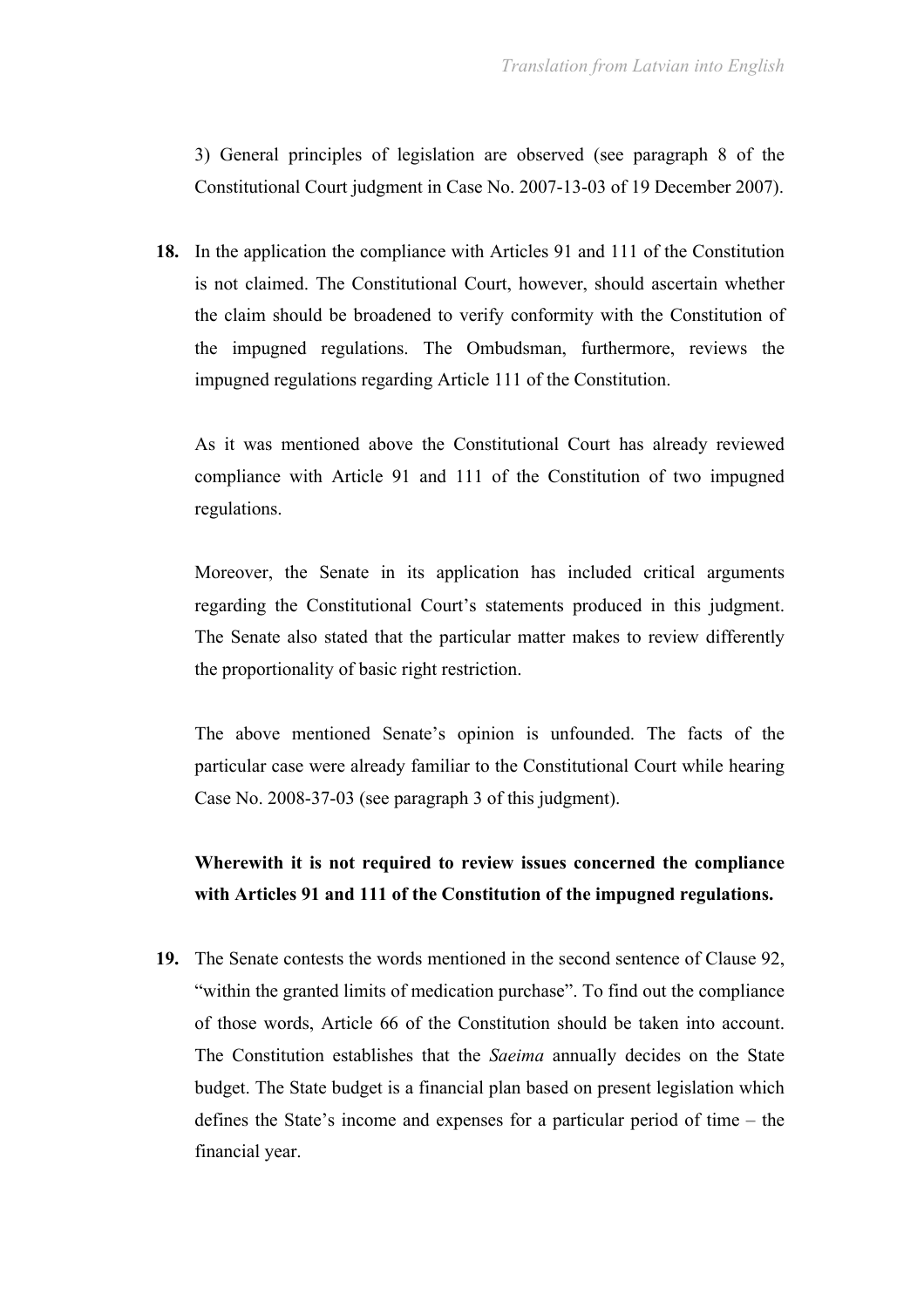The Constitutional Court has concluded: "in the State budget finances are defined to implement the State's obligations, which are covered by the State income, in a certain period of time. All governmental institutions are affiliated to the State budget. In a particular financial year only a defined sum of money can be used for established purposes" (see paragraph 1 of the Constitutional Court judgment conclusions in Case No. 1998-01-05(98) of 27 November 1998).

Therefore, if the impugned words would not be in the second sentence of Clause 92 of the Regulations No.899, then HCISA, according to Article 66 of the Constitution, may not allocate more funding for medicament reimbursement than established in the State budget.

**20.** The Constitutional Court agrees with the Senate that Article 110 of the Constitution defines a special obligation to the State to help disabled children. This norm establishes such judicial procedure which would take into account the age of patient whose life depends on required medication. Article 110 of the Constitution defines obligation to the *Saeima* to decide on allocating funding to this cause.

Whether the State has carried out that obligation cannot be evaluated reviewing the impugned regulations irrespective of legal norms and acts regulating pharmacy and medicine.

**20.1** The impugned regulations are included in the regulations of the Cabinet of Ministers. The Cabinet of Ministers of the Republic of Latvia can issue normative acts only if the Legislator has specifically defined in Law such delegations. Based on that delegation the Cabinet of Ministers issues normative acts which results from the implementation of legislation. Those normative acts are created from procedural norms. In particular cases a normative act can be created from material norms, but it shall be adopted by special authorization by the Legislator's (see paragraph 16 of the Constitutional Court judgment in Case No. 2007-04-03 of 7 October 2007).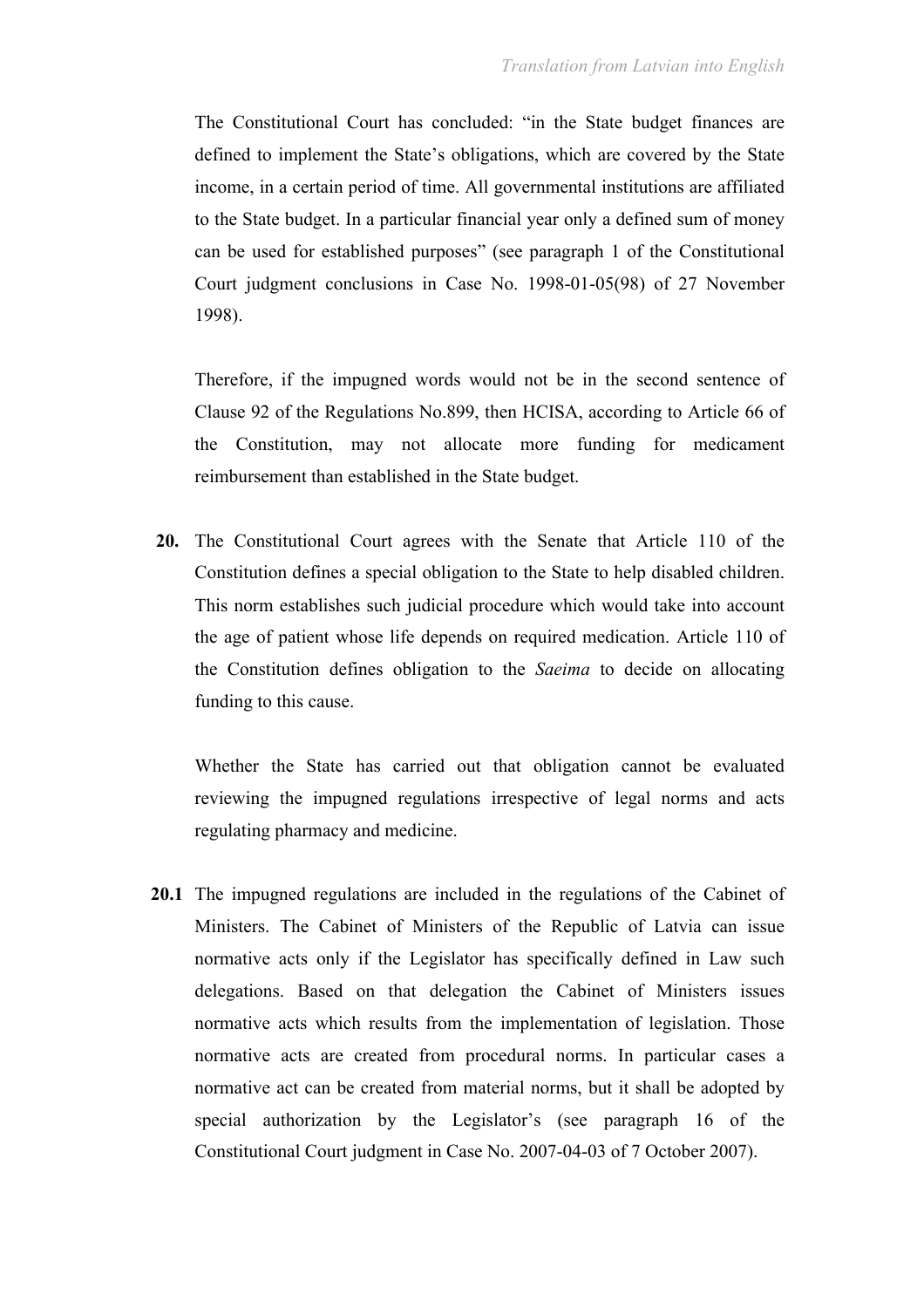The Regulations No. 899 is issued according to Section 5 of the Pharmaceutical Law. That Section authorizes the Cabinet of Ministers to define reimbursement procedures only for medicaments required by outpatient treatment.

The word "procedure" in Section 5 of Pharmaceutical Law indicates to normative acts with procedural characteristic. For such regulations material procedures cannot be included (see paragraph 20 of the Constitutional Court judgment in Case No.2007-04-03 of 7 October 2007).

The obligation of the Cabinet of Ministers is to create such a procedure which would establish equal and proportionate division of allocated budget within the framework of the Constitution and the legislation. The Cabinet of Ministers cannot create such procedure which would exceed the allocated amount of budget.

**20.2** The Senate's opinion that conformity with the Constitution of the impugned regulations should be reviewed regarding the allocated and the total budget is unfounded. The Ombudsman's opinion that within the particular case the compliance with the Constitution of the impugned regulations should be reviewed considering the total amount of allocated budget to the field of healthcare is also unfounded.

If the Constitutional Court concluded that the impugned regulations are not compliant with the Constitution and declared invalid, then the Cabinet of Ministers still could not establish reimbursement procedures other than those defined by the *Saeima* in the Law on the State budget.

**20.3** The aim of the Pharmaceutical Law is to regulate the work of natural and legal persons in the field of pharmacy and to ensure manufacturing and distributing of qualitative, medically suitable medicaments with a preventive effect and diagnostic level. The Pharmaceutical Law does not regulate how and what medically treats persons and does not establish that a patient has a right to receive medicaments which are paid for by the State.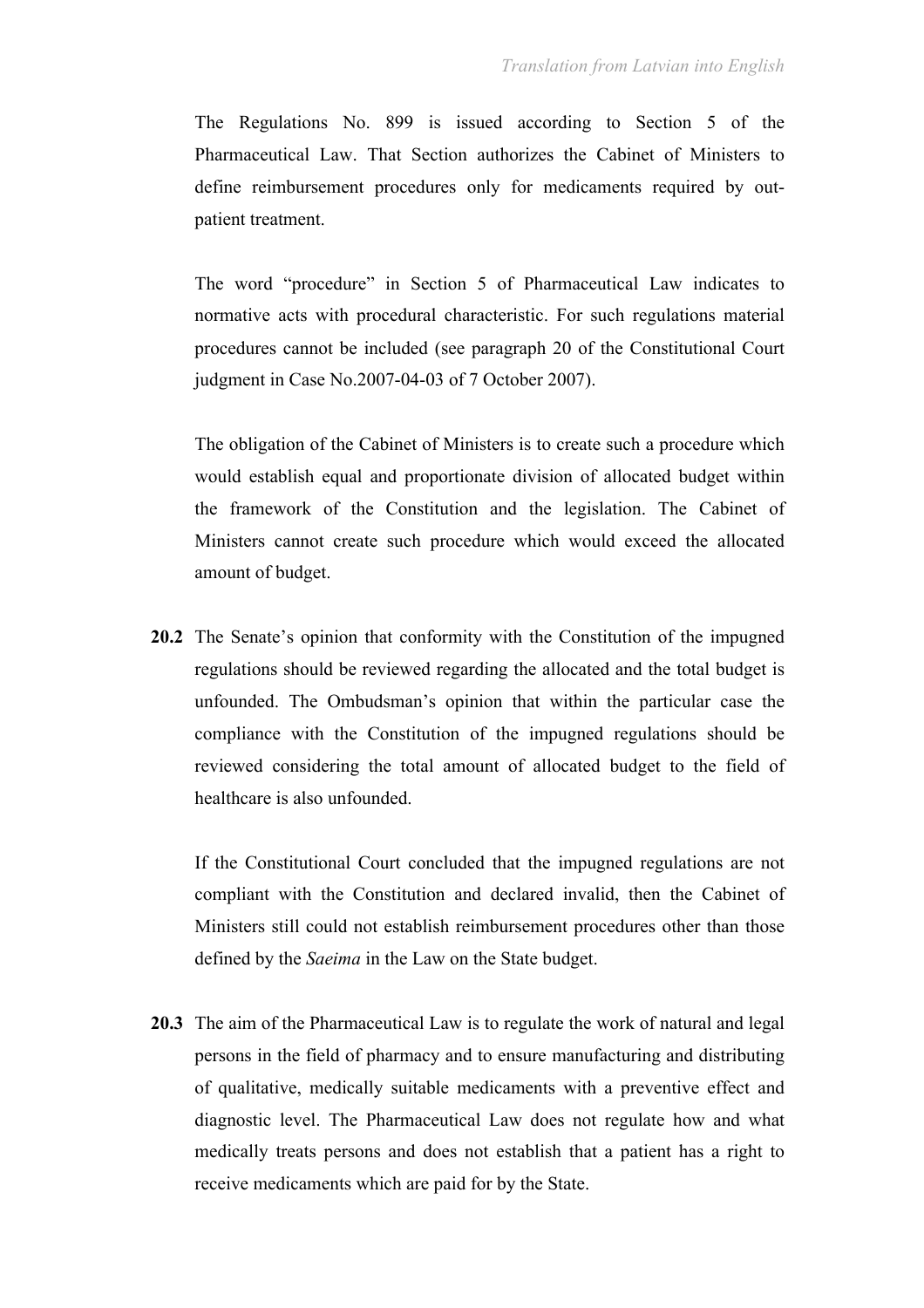The aim of the Medical Treatment Law is to ensure qualitative medical services. Section 9.1 of that Law defines medical treatment as being carried out according to clinical guides or methods used and an evaluation of medicament as the effectiveness of the medical treatment, which is performed according to proven medical principles. The Cabinet of Ministers creates a procedure by which clinical guides are created, registered and implemented.

According to Section 4 of the Medical Treatment Law the Cabinet of Ministers shall determine: "The procedures for the organisation and financing of health care, procedures for the establishment of queues of applicants for receipt of systematic health care services, the types and amounts of medical treatment services thereof, which are paid for from the State basic budget and from the resources of recipients of services, as well as the procedures for such payments shall be determined by the Cabinet." Conforming to Section 4 of the Medical Treatment Law the Cabinet of Ministers adopted Regulations No. 1046 of 19 December 2006 on Procedures for Health Care Organisation and Financing (hereinafter – the Regulations No 1046).

According to Paragraph 2 of those Regulations the allocated budget for healthcare is used for covering emergency medical services, primary and secondary healthcare services and purchase costs of reimbursable medicaments and medical equipment, centralized purchases regarding normative acts defining procedures of compensating purchase costs of the medication and medical equipment for out-patient treatment.

Conforming to Paragraph 3 of those Regulations the State Health Centre responsibility is to plan the financing for not less than 32% of out-patient treatment, but for covering in-patient treatment of not more than 60.6% of the allocated budget.

The vast majority of the allocated State budget is used for in-patient treatment. The impugned regulations do not regulate those medical services. In receiving in-patient treatment a patient pays patient duty; however, medical institutions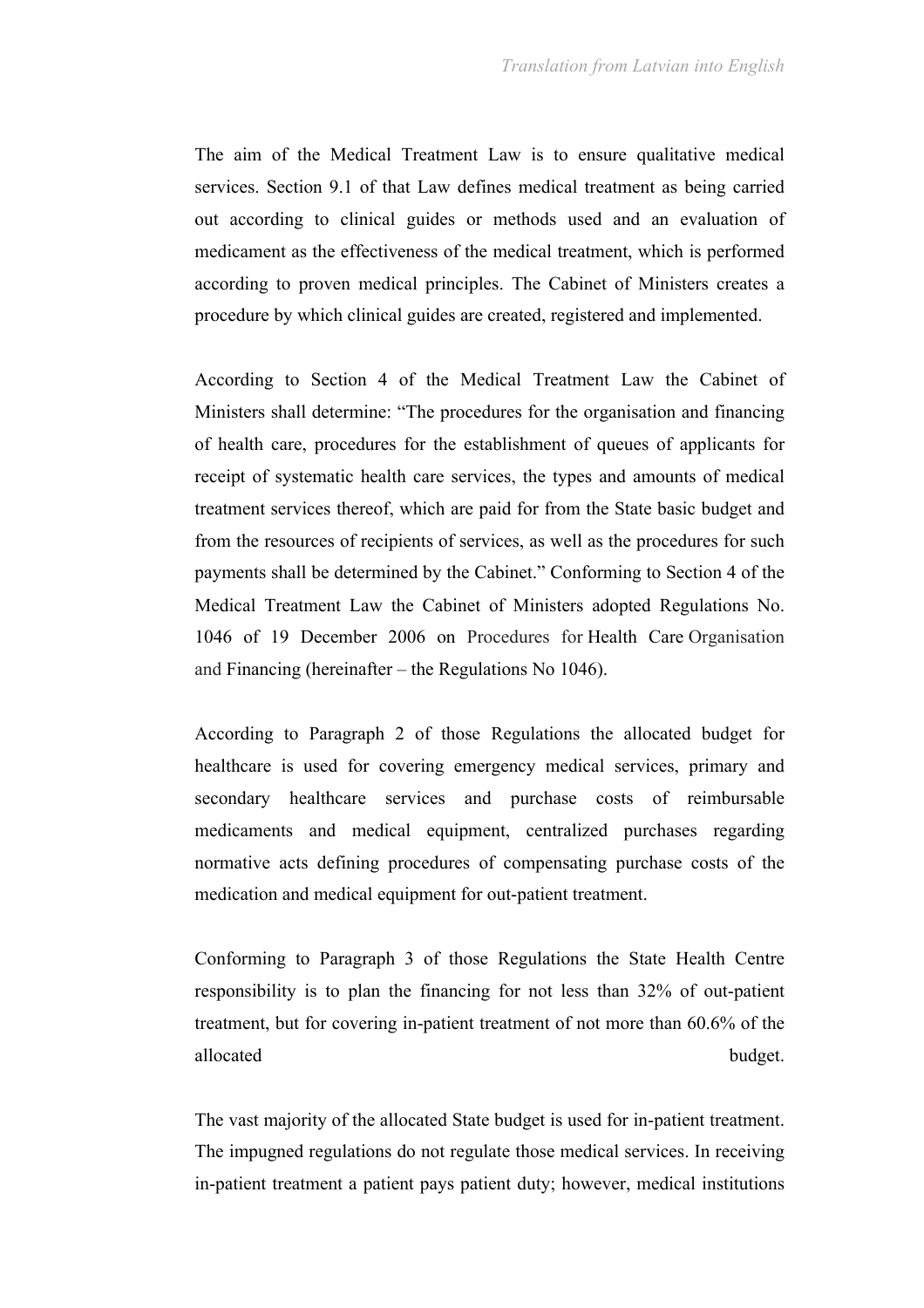may also collect patient co-payment. According to the Paragraph 10.1 of the Regulations No. 1046 children up to age 18 are free from paying such duties.

Paragraph 3 of those Regulations establishes that while signing an agreement between a medical institution and the State Health Centre, a clause defining priority obligation to provide medical care for children and pregnant women must be included.

To provide special care for children the State founded the University Children's Hospital. According to Clause 130.2.1.3 of the Regulations No. 1046 the University Children's Hospital receives the funding prior to other medical institutions.

Detailed evaluation of the Regulations No. 1046 for every statement is not required in the particular case. From the aforementioned, however, it can be concluded that the State has not avoided its obligations defined under Article 111 of the Constitution. The impugned regulations are irrespective of those activities intended for establishing additional positive preconditions in the field of child healthcare.

**20.4** The Cabinet of Ministers, in the official response letter, indicates that during the process of creating a reimbursement procedure of medicaments it is taken into account that full medical out-patient treatment allows to prevent deterioration of the patient's health and hospitalization. Irrespective of the reimbursement procedure, medicaments during the period of out-patient treatment are covered and this procedure relates not only to therapeutic efficiency, but also to economic efficiency connected to lifespan ratio. The Legislator, not the Cabinet of Ministers defines how much the State might pay for one year of life.

The impugned regulation does not include an absolute prohibition on the State authorities to reimburse more than LVL 10 000 for one year. It includes restrictions to implement such reimbursement in a particular procedure. It is required to divide again the allocated budget to reimburse such medication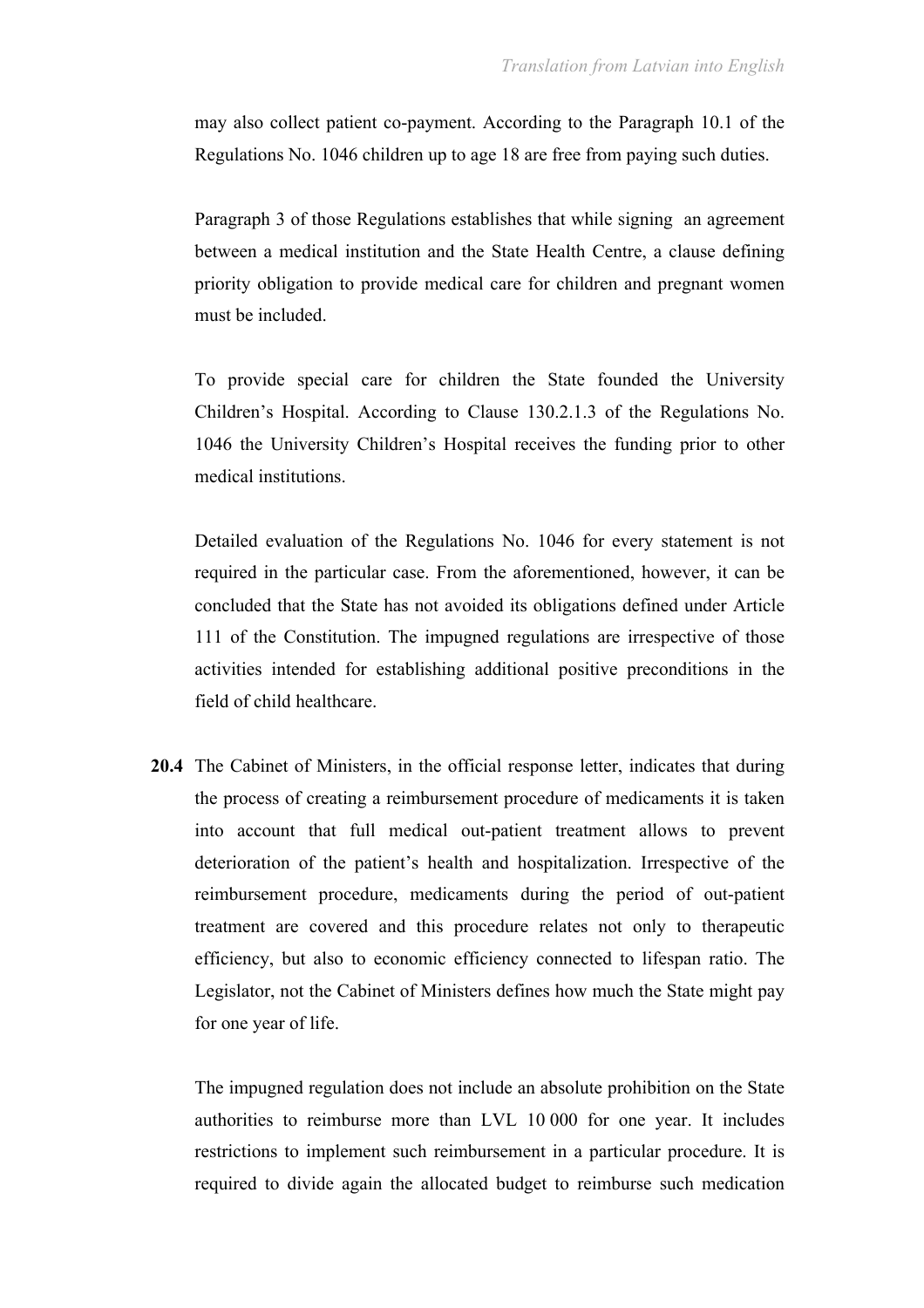which does not ensure required lifespan ratio. In such case the Legislator's approval is required. The *Saeima*, however, shall take responsibility for deciding whether the required medicament will be covered for a person and from which budget will it be implemented.

The impugned regulation, furthermore, applies only to one procedure which is covered by the State. This regulation does not regard in-patient treatment and medicament centralized purchase procedure. The Cabinet of Ministers indicates that existing State financed subprograms are being carried out by hospitals. At present the treatment program for children with rare diseases is implemented by medical institutions, but not according to the procedure defined in the Regulations No. 899.

From the case file materials it is inferred that in other countries, for instance, in Denmark and Spain, patients receive required medicament in hospitals (see pages 56-57 and 62-64 of volume 1 of the case file).

The Cabinet of Ministers states that reimbursement procedure through medical institution is required due to the fact that medicaments for out-patient treatment are prescribed according to their descriptions. It is disproportionate to provide expensive medicament reimbursement for out-patient treatment without medical professional assistance and evaluation, which if needed would differentiate between medicament doses and use them appropriately within the allocated funding. For example, in Israel over a period of 10 years an experience has been gained for treating Gaucher's disease and defining individual doses depending on the severity of illness. In this way maximum effect has been achieved with minimal doses (see Kesselman I., Elstein D., Israeli A., Chertkoff R., Zimran A., National health budgets for expensive orphan drugs: Gaucher disease in Israel as a model, http://www.ncbi.nlm.nih.gov/pubmed/16824774).

The evaluation of therapeutic and economic efficiency is the key factor of the reimbursement procedures established in Regulations No. 899. Within the overall reimbursement procedure that evaluation is carried out while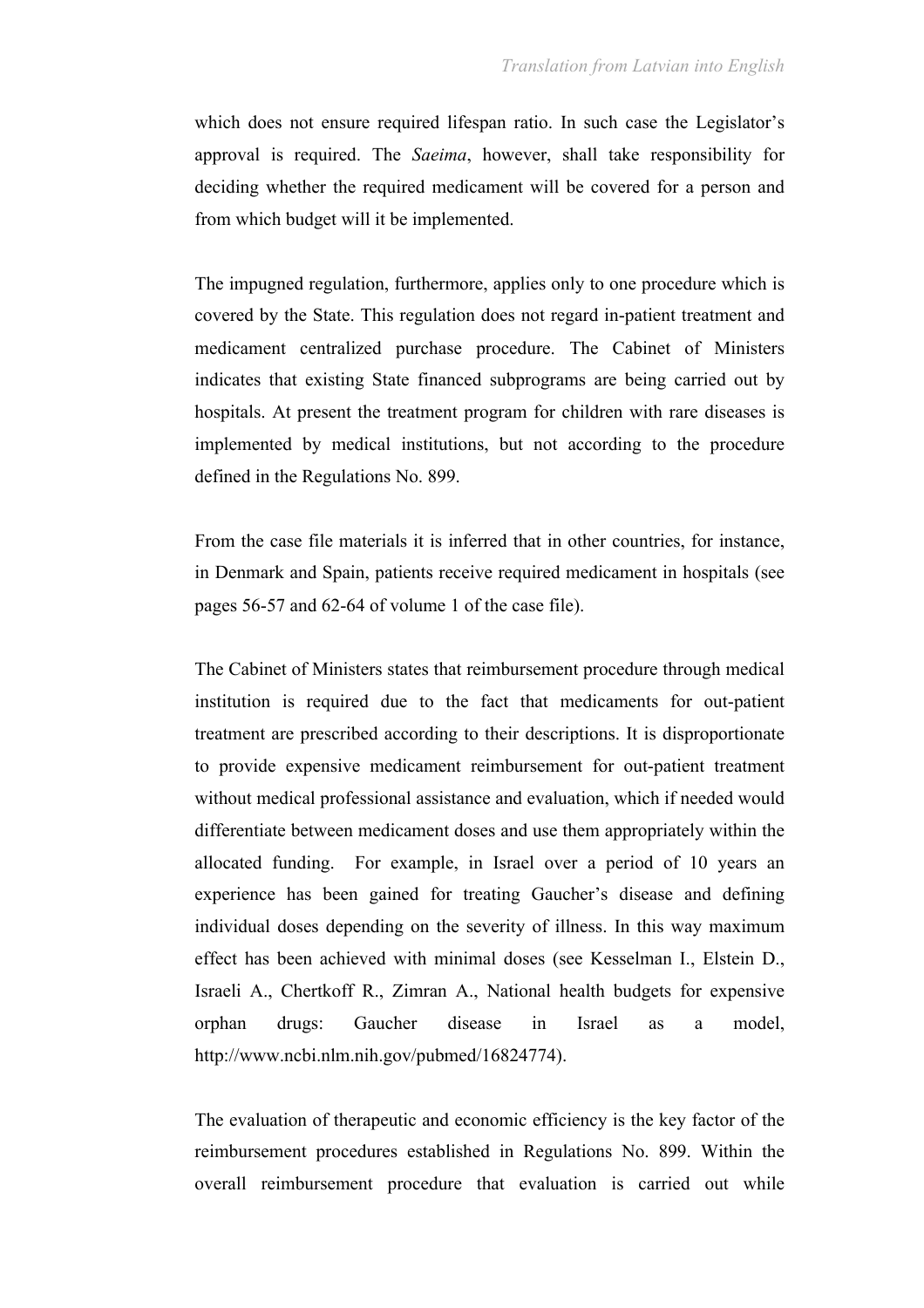registering medicaments in the Medication Register. Within the individual reimbursement procedure the maximum amount that HCISA can cover for one patient is LVL 10 000 for a 12 month period.

The Cabinet of Ministers shall establish such monitoring procedures which prevent inexpedient usage of the State budget in case of adopting such reimbursement amount that exceed the defined sum of money and if the therapeutic and economic efficiency has not been evaluated. A separate procedure, therefore, is still required. In the particular case the medicament is provided within the framework of a subprogram, which simultaneously monitors the effectiveness of using this medicament.

**20.5** It should be taken into account that rare diseases are considered to be an issue in many countries (in EU rare diseases are defined as diseases afflicting not more than five people of ten thousand suffer from). It is considered that pharmaceutical companies, due to the small market and large manufacturing costs would not be interested in manufacturing medicaments for rare-disease treatments if they did not have a judicial status (orphan drug, orphan pharmaceutical drug, orphan medicinal product, Orphan-Arzneimittel, Arzneimittel für seltene Leiden). Medicaments for treating rare diseases after registration are subordinated to specific judiciary regulations, which establish competition limitations (Regulation (EC) No. 141/2000 of the European Parliament and of the Council of 16 December 1999 on orphan medicinal products (OJ 2000 L 18, p. 1)). Such regulations may promote inventing that kind of medication and may also allow the manufacturer to set prices due to the lack of competition in the market.

Rare diseases are acknowledged as a problem in all EU member countries. In the Commission report it is indicated that there exists no other actions and methods in the 27 EU member countries in the healthcare field which are considered as inefficient and unsuccessful as rare diseases are. The small number of patients with this disease and the requirement to mobilize resources encourage acting at the European level regarding Article 152 of the Treaty establishing European Community. There are no options to create a centre for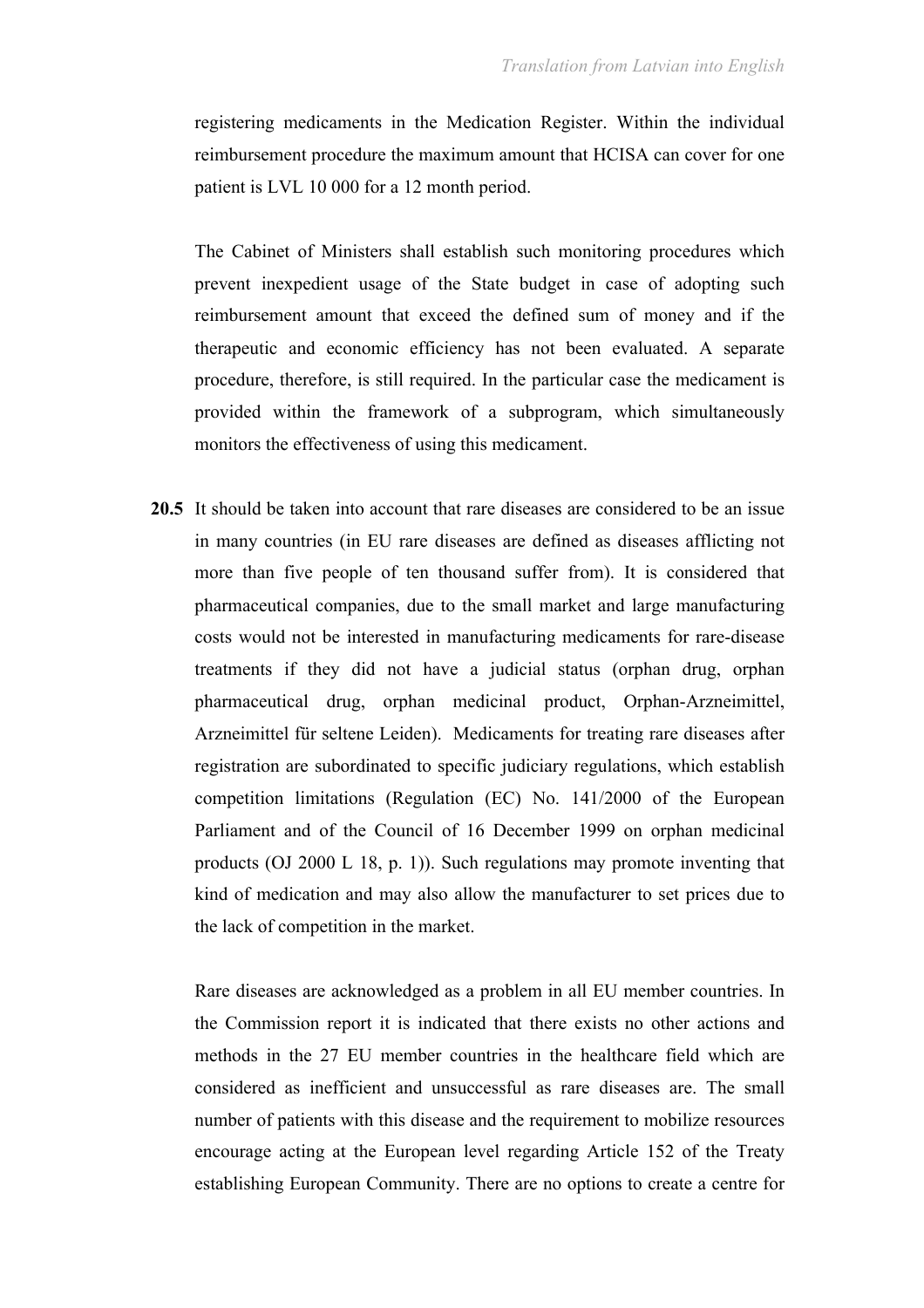treating rare disease in every member country due to the high costs of such centre. The specific knowledge should "travel around" and not patients. Patients, although, should have a chance to visit such centres if needed. Current EU legislation is not properly adjusted to resolving issues concerning rare diseases (see *http://eurlex.europa.eu/LexUriServ/LexUriServ.do?uri=SEC:2008:2713:FIN:LV:DOC*).

At this point member countries only start to realize issues concerning rare diseases, Latvia should not be admonished for not creating programs for rare disease treatment.

If a child has a rare disease and it is not possible to reimburse costs of the medicament, Article 110 defines the obligation of the Cabinet of Ministers and the *Saeima* to review particular situation. That Article, however, does not establish an obligation to fully reimburse medicament purchase costs under the procedure defined in the impugned regulations.

**The impugned regulations, as a part of the Pharmaceutical Law and the Medical Treatment Law, are not in contradiction with positive obligations of the State defined by Article 110 of the Constitution. The impugned regulations, therefore, are in compliance with Article 110 of the Constitution.**

**21.** Regulations No. 899 and 1046 does not state that a person can ask for creating programs for the treatment of children with rare diseases funded by the State. Also, the HCISA in its resolution did not indicate towards covering those costs in an alternative way. This, however, cannot restrict a person from approaching the Ministry of Health on this matter with a request to review that situation regarding Article 110 of the Constitution.

For more than one year competent authorities were not informed about G.Z.'s diagnosis and required medicament until a proposal to create a particular subprogram was heard in the *Saeima*.